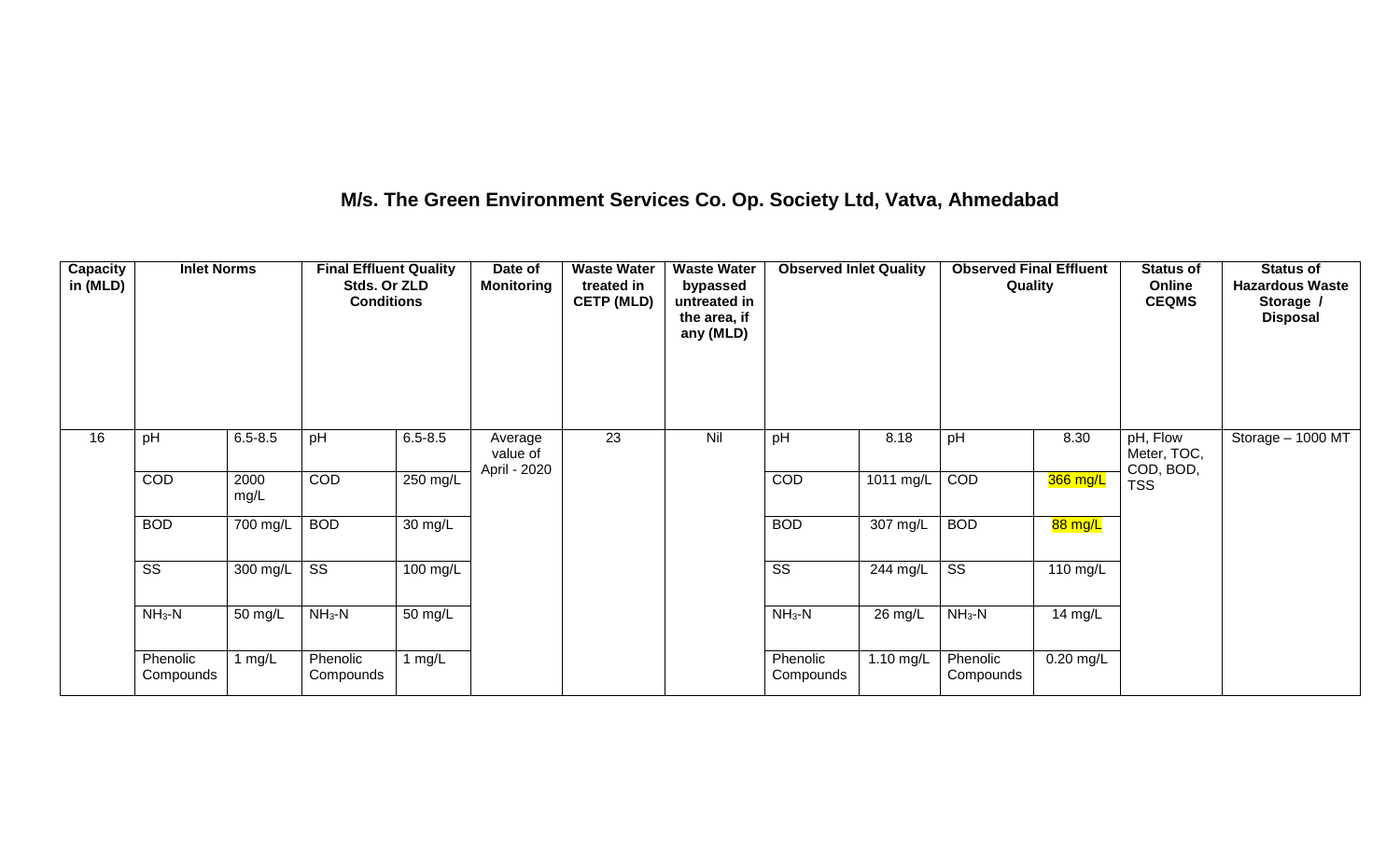## **M/s. Odhav Enviro Project Ltd., Odhav, Ahmedabad**

| Capacity<br>in (MLD) | <b>Inlet Norms</b>     |                  | <b>Final Effluent Quality</b><br>Stds. Or ZLD<br><b>Conditions</b> |                      | Date of<br><b>Monitoring</b>          | <b>Waste Water</b><br>treated in<br><b>CETP (MLD)</b> | <b>Waste Water</b><br>bypassed<br>untreated in<br>the area, if<br>any (MLD) | <b>Observed Inlet Quality</b> |                          | <b>Observed Final Effluent</b><br>Quality |                          | <b>Status of</b><br>Online<br><b>CEQMS</b>   | <b>Status of</b><br><b>Hazardous Waste</b><br>Storage /<br><b>Disposal</b> |
|----------------------|------------------------|------------------|--------------------------------------------------------------------|----------------------|---------------------------------------|-------------------------------------------------------|-----------------------------------------------------------------------------|-------------------------------|--------------------------|-------------------------------------------|--------------------------|----------------------------------------------|----------------------------------------------------------------------------|
| 1.2                  | pH                     | $6.5 - 8.5$      | pH                                                                 | $6.5 - 8.5$          | <b>No</b><br>sampling in<br>the month | 1.1                                                   | Nil                                                                         | pH                            | $\sim$                   | pH                                        | $\sim$                   | Flow meter at<br>inlet & outlet,<br>COD, pH, | $\blacksquare$                                                             |
|                      | COD                    | 2000<br>mg/L     | COD                                                                | 250 mg/L             | of April<br>2020                      |                                                       |                                                                             | COD                           | $\overline{\phantom{a}}$ | COD                                       | $\overline{\phantom{a}}$ | TSS, BOD                                     |                                                                            |
|                      | <b>BOD</b>             | 700 mg/L         | <b>BOD</b>                                                         | 30 mg/L              |                                       |                                                       |                                                                             | <b>BOD</b>                    | $\sim$                   | <b>BOD</b>                                | $\overline{\phantom{a}}$ |                                              |                                                                            |
|                      | $\overline{\text{ss}}$ | 300 mg/L $\vert$ | $\overline{\text{ss}}$                                             | $100 \text{ mg/L}$   |                                       |                                                       |                                                                             | $\overline{\text{ss}}$        | $\sim$                   | $\overline{\text{ss}}$                    | $\overline{\phantom{a}}$ |                                              |                                                                            |
|                      | $NH3-N$                | 50 mg/L          | $NH3-N$                                                            | $\overline{50}$ mg/L |                                       |                                                       |                                                                             | $NH3-N$                       | $\sim$                   | $NH3-N$                                   | $\overline{\phantom{a}}$ |                                              |                                                                            |
|                      | Phenolic<br>Compounds  | 1 $mg/L$         | Phenolic<br>Compounds                                              | 1 $mg/L$             |                                       |                                                       |                                                                             | Phenolic<br>Compounds         | $\sim$                   | Phenolic<br>Compounds                     | $\overline{\phantom{a}}$ |                                              |                                                                            |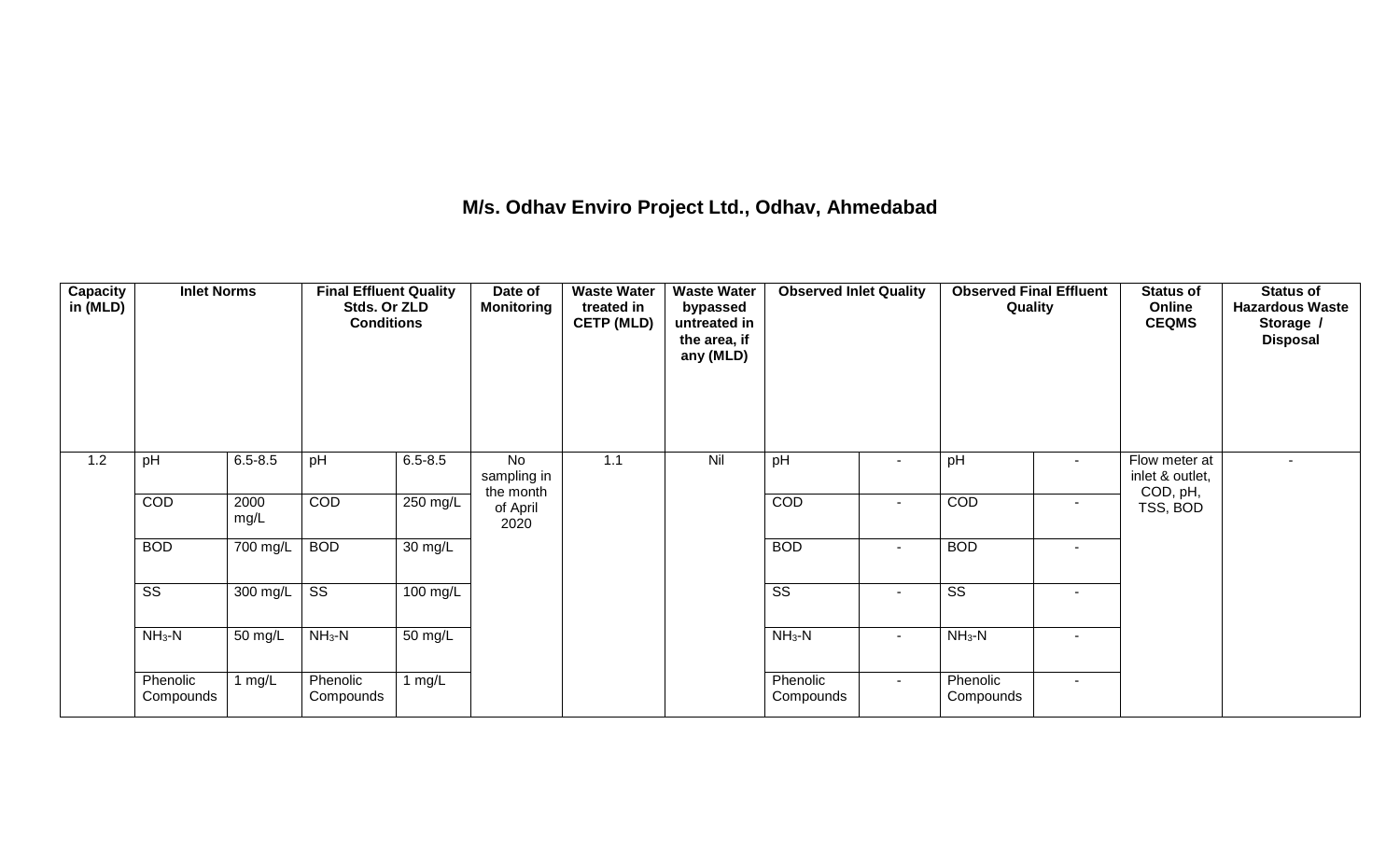## **M/s. Gujarat Vepari Maha Mandal Sahkari Udhyogik Vasahat Ltd, Ahmedabad**

| Capacity<br>in (MLD) | <b>Inlet Norms</b>     |              | <b>Final Effluent Quality</b><br>Stds. Or ZLD<br><b>Conditions</b> |                      | Date of<br><b>Monitoring</b>   | <b>Waste Water</b><br>treated in<br><b>CETP (MLD)</b> | <b>Waste Water</b><br>bypassed<br>untreated in<br>the area, if<br>any (MLD) | <b>Observed Inlet Quality</b>    |                | <b>Observed Final Effluent</b><br>Quality | <b>Status of</b><br>Online<br><b>CEQMS</b> | <b>Status of</b><br><b>Hazardous Waste</b><br>Storage /<br><b>Disposal</b> |
|----------------------|------------------------|--------------|--------------------------------------------------------------------|----------------------|--------------------------------|-------------------------------------------------------|-----------------------------------------------------------------------------|----------------------------------|----------------|-------------------------------------------|--------------------------------------------|----------------------------------------------------------------------------|
| 0.45                 | pH                     | $6.5 - 8.5$  | pH                                                                 | $6.5 - 8.5$          | No<br>sampling in<br>the month | 0.7                                                   | Nil                                                                         | pH<br>$\sim$                     |                | pH<br>$\sim$                              | Flow Meter                                 | $\overline{\phantom{a}}$                                                   |
|                      | COD                    | 2000<br>mg/L | COD                                                                | $250$ mg/L           | of April<br>2020               |                                                       |                                                                             | COD                              | $\blacksquare$ | COD<br>$\sim$                             |                                            |                                                                            |
|                      | <b>BOD</b>             | 700 mg/L     | <b>BOD</b>                                                         | $30 \text{ mg/L}$    |                                |                                                       |                                                                             | <b>BOD</b><br>$\blacksquare$     |                | <b>BOD</b>                                |                                            |                                                                            |
|                      | $\overline{\text{ss}}$ | 300 mg/L     | $\overline{\text{ss}}$                                             | $100$ mg/L           |                                |                                                       |                                                                             | $\overline{\text{ss}}$<br>$\sim$ |                | $\overline{\text{ss}}$<br>$\sim$          |                                            |                                                                            |
|                      | $NH3-N$                | 50 mg/L      | $NH3-N$                                                            | $\overline{50}$ mg/L |                                |                                                       |                                                                             | $NH_3-N$<br>$\blacksquare$       |                | $NH3-N$<br>$\sim$                         |                                            |                                                                            |
|                      | Phenolic<br>Compounds  | l mg/L       | Phenolic<br>Compounds                                              | 1 $mg/L$             |                                |                                                       |                                                                             | Phenolic<br>Compounds            | $\sim$         | Phenolic<br>$\sim$<br>Compounds           |                                            |                                                                            |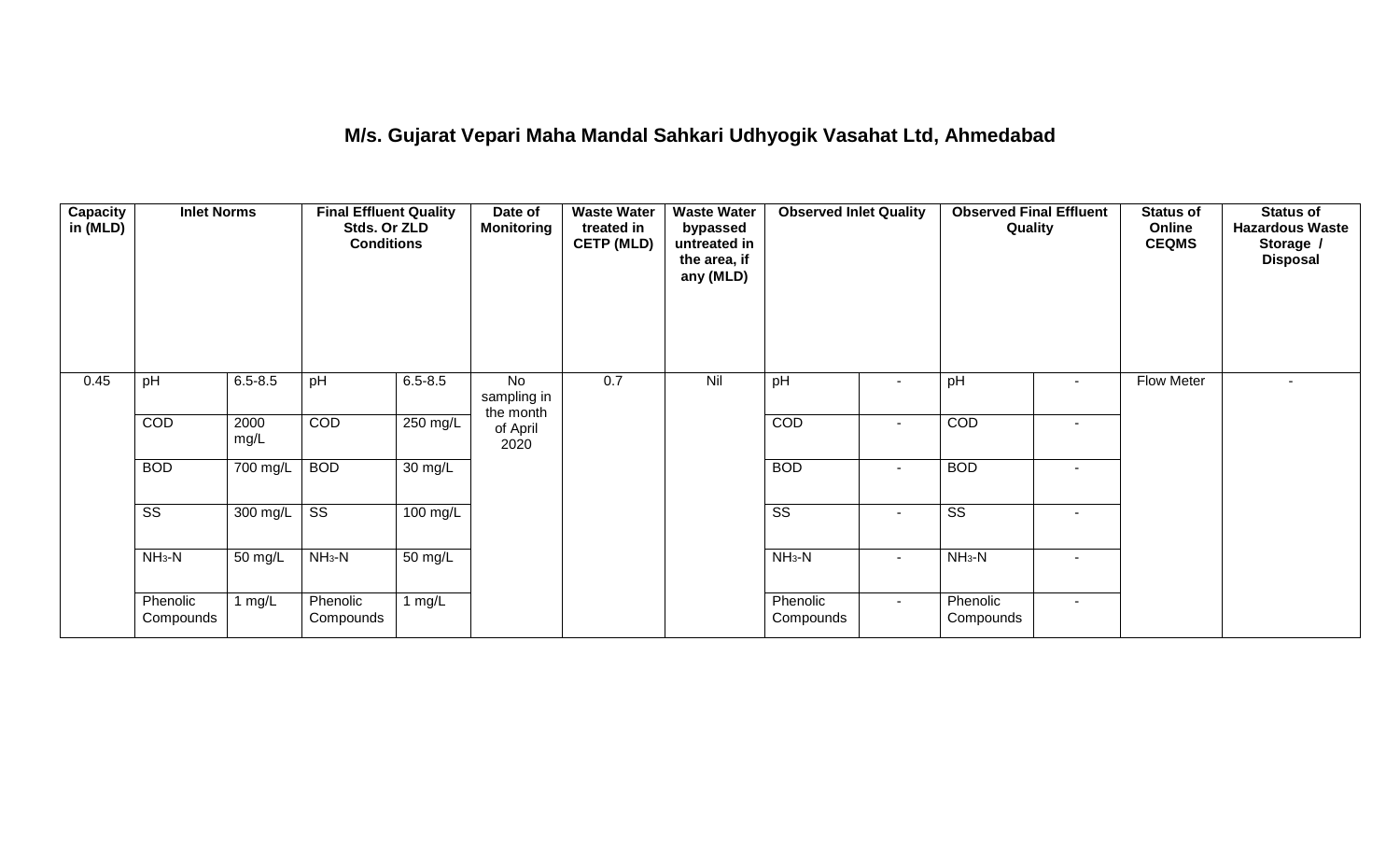## **M/s. Odhav Green Enviro Project Association, Odhav, Ahmedabad**

| Capacity<br>in (MLD) | <b>Inlet Norms</b>    |             | <b>Final Effluent Quality</b><br>Stds. Or ZLD<br><b>Conditions</b> |                      | Date of<br><b>Monitoring</b>          | <b>Waste Water</b><br>treated in<br><b>CETP (MLD)</b> | <b>Waste Water</b><br>bypassed<br>untreated in<br>the area, if<br>any (MLD) | <b>Observed Inlet Quality</b> |                          | <b>Observed Final Effluent</b><br>Quality |                          | <b>Status of</b><br>Online<br><b>CEQMS</b> | <b>Status of</b><br><b>Hazardous Waste</b><br>Storage /<br><b>Disposal</b> |
|----------------------|-----------------------|-------------|--------------------------------------------------------------------|----------------------|---------------------------------------|-------------------------------------------------------|-----------------------------------------------------------------------------|-------------------------------|--------------------------|-------------------------------------------|--------------------------|--------------------------------------------|----------------------------------------------------------------------------|
| 1.00                 | pH                    | $6.5 - 8.5$ | pH                                                                 | $6.5 - 8.5$          | <b>No</b><br>sampling in<br>the month | 0.8                                                   | Nil                                                                         | pH                            | $\overline{\phantom{a}}$ | pH                                        |                          |                                            |                                                                            |
|                      | COD                   | 750 mg/L    | COD                                                                | 250 mg/L             | of April<br>2020                      |                                                       |                                                                             | COD                           | $\sim$                   | COD                                       | $\overline{\phantom{a}}$ |                                            |                                                                            |
|                      | <b>BOD</b>            | 250 mg/L    | <b>BOD</b>                                                         | 30 mg/L              |                                       |                                                       |                                                                             | <b>BOD</b>                    | $\overline{\phantom{a}}$ | <b>BOD</b>                                | ٠                        |                                            |                                                                            |
|                      | SS                    | 300 mg/L    | SS                                                                 | 100 mg/L             |                                       |                                                       |                                                                             | SS                            | $\sim$                   | SS                                        | $\overline{\phantom{a}}$ |                                            |                                                                            |
|                      | $NH_3-N$              | 50 mg/L     | $NH_3-N$                                                           | $\overline{50}$ mg/L |                                       |                                                       |                                                                             | $NH_3-N$                      | $\sim$                   | $NH3-N$                                   | $\blacksquare$           |                                            |                                                                            |
|                      | Phenolic<br>Compounds | 1 $mg/L$    | Phenolic<br>Compounds                                              | 1 $mg/L$             |                                       |                                                       |                                                                             | Phenolic<br>Compounds         | $\sim$                   | Phenolic<br>Compounds                     | $\overline{\phantom{a}}$ |                                            |                                                                            |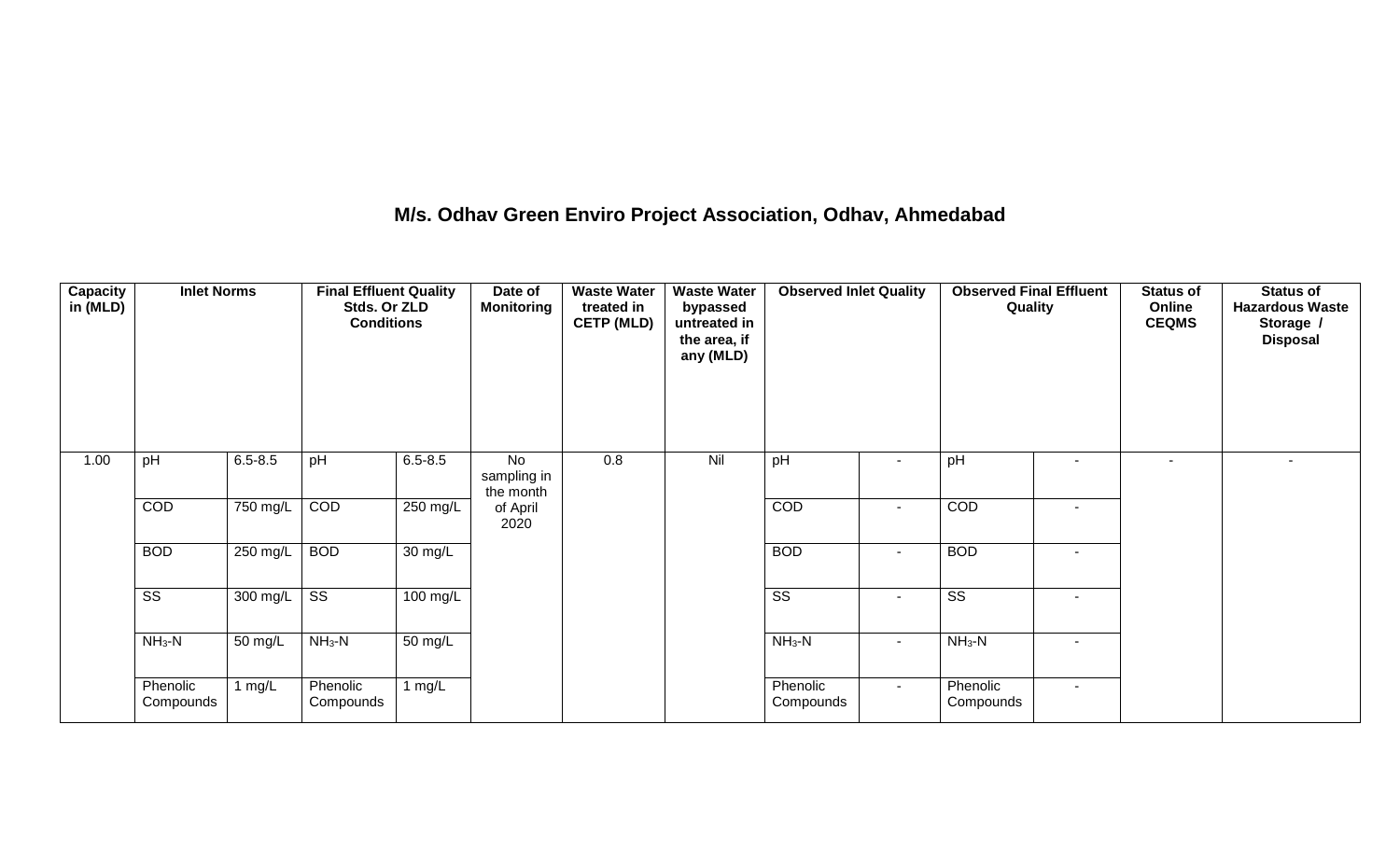## **M/s. Naroda Enviro Project Ltd., Naroda, Ahmedabad**

| <b>Capacity</b><br>in (MLD) | <b>Inlet Norms</b>     |                       | <b>Final Effluent Quality</b><br>Stds. Or ZLD<br><b>Conditions</b> |                      | Date of<br><b>Monitoring</b>   | <b>Waste Water</b><br>treated in<br><b>CETP (MLD)</b> | <b>Waste Water</b><br>bypassed<br>untreated in<br>the area, if<br>any (MLD) | <b>Observed Inlet Quality</b> |                | <b>Observed Final Effluent</b><br>Quality |                          | <b>Status of</b><br>Online<br><b>CEQMS</b> | <b>Status of</b><br><b>Hazardous Waste</b><br>Storage /<br><b>Disposal</b> |
|-----------------------------|------------------------|-----------------------|--------------------------------------------------------------------|----------------------|--------------------------------|-------------------------------------------------------|-----------------------------------------------------------------------------|-------------------------------|----------------|-------------------------------------------|--------------------------|--------------------------------------------|----------------------------------------------------------------------------|
| 3.00                        | pH                     | $6.5 - 8.5$           | pH                                                                 | $6.5 - 8.5$          | No<br>sampling in<br>the month | 4.5                                                   | Nil                                                                         | pH                            |                | pH                                        | $\overline{\phantom{a}}$ | $\sim$                                     | Storage - 800 MT                                                           |
|                             | COD                    | 2000<br>mg/L          | COD                                                                | 250 mg/L             | of April<br>2020               |                                                       |                                                                             | COD                           | $\blacksquare$ | COD                                       | $\blacksquare$           |                                            |                                                                            |
|                             | <b>BOD</b>             | $\overline{700}$ mg/L | <b>BOD</b>                                                         | 30 mg/L              |                                |                                                       |                                                                             | <b>BOD</b>                    | $\blacksquare$ | <b>BOD</b>                                | $\blacksquare$           |                                            |                                                                            |
|                             | $\overline{\text{ss}}$ | 300 mg/L $\vert$      | $\overline{\text{ss}}$                                             | $100 \text{ mg/L}$   |                                |                                                       |                                                                             | $\overline{\text{ss}}$        | $\blacksquare$ | $\overline{\text{ss}}$                    | $\overline{\phantom{a}}$ |                                            |                                                                            |
|                             | $NH3-N$                | 50 mg/L               | $NH3-N$                                                            | $\overline{50}$ mg/L |                                |                                                       |                                                                             | $NH_3-N$                      | $\blacksquare$ | $NH3-N$                                   | $\overline{\phantom{a}}$ |                                            |                                                                            |
|                             | Phenolic<br>Compounds  | 1 $mg/L$              | Phenolic<br>Compounds                                              | 1 mg/L               |                                |                                                       |                                                                             | Phenolic<br>Compounds         | $\sim$         | Phenolic<br>Compounds                     | $\sim$                   |                                            |                                                                            |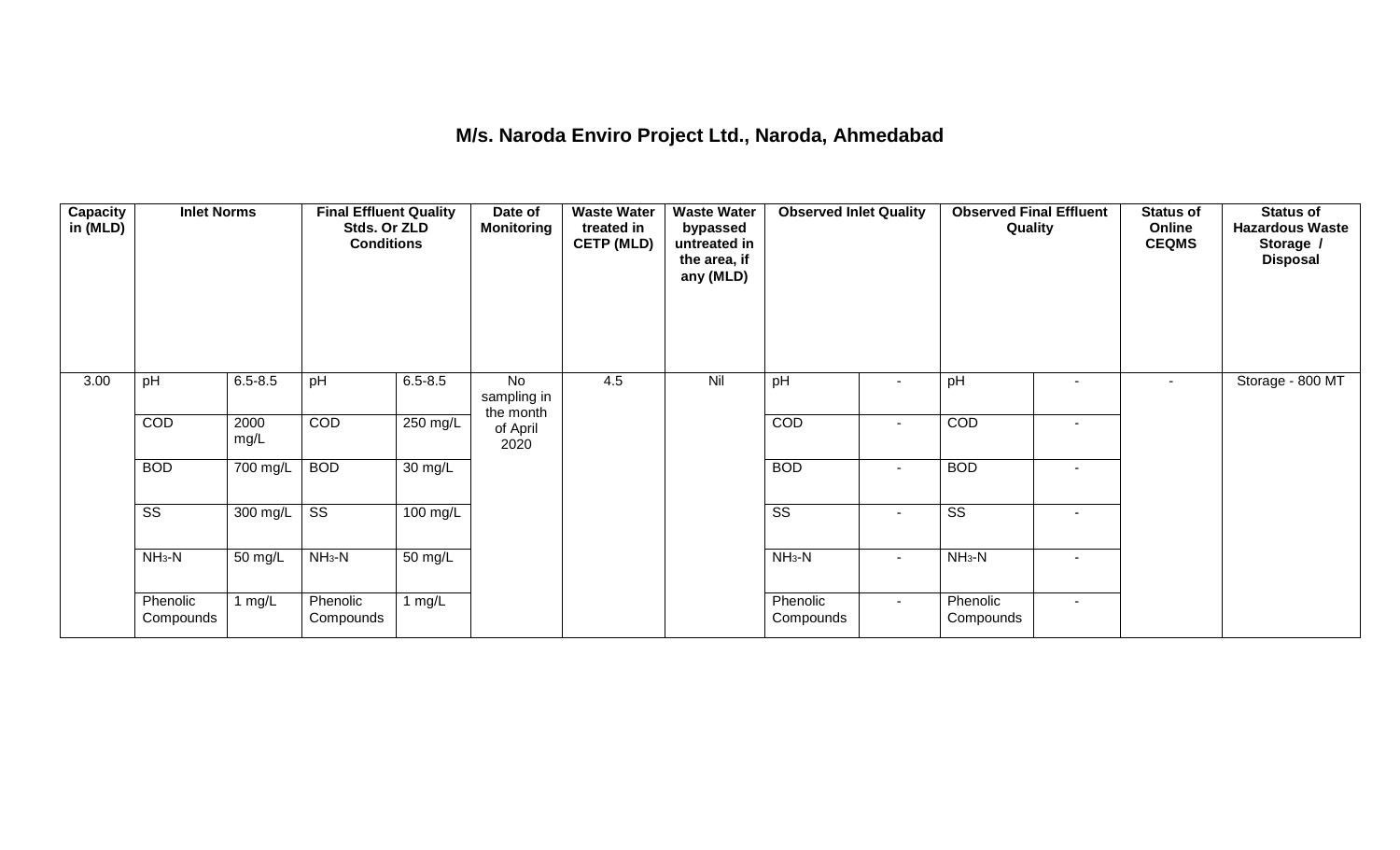## **M/s. Narol Dyestuff Enviro Society., Narol, Ahmedabad**

| <b>Capacity</b><br>in (MLD) | <b>Inlet Norms</b>     |              | <b>Final Effluent Quality</b><br>Stds. Or ZLD<br><b>Conditions</b> |                      | Date of<br><b>Monitoring</b>         | <b>Waste Water</b><br>treated in<br><b>CETP (MLD)</b> | <b>Waste Water</b><br>bypassed<br>untreated in<br>the area, if<br>any (MLD) | <b>Observed Inlet Quality</b> |        | <b>Observed Final Effluent</b><br>Quality |                          | <b>Status of</b><br>Online<br><b>CEQMS</b> | <b>Status of</b><br><b>Hazardous Waste</b><br>Storage /<br><b>Disposal</b> |
|-----------------------------|------------------------|--------------|--------------------------------------------------------------------|----------------------|--------------------------------------|-------------------------------------------------------|-----------------------------------------------------------------------------|-------------------------------|--------|-------------------------------------------|--------------------------|--------------------------------------------|----------------------------------------------------------------------------|
| 0.040                       | pH                     | $6.5 - 8.5$  | pH                                                                 | $6.5 - 8.5$          | No visit in<br>the month<br>of April | 0.020                                                 | Nil                                                                         | pH                            |        | pH                                        |                          | $\sim$                                     |                                                                            |
|                             | COD                    | 1500<br>mg/L | COD                                                                | $250$ mg/L           | 2020                                 |                                                       |                                                                             | COD                           | $\sim$ | COD                                       | $\overline{\phantom{a}}$ |                                            |                                                                            |
|                             | <b>BOD</b>             | 500 mg/L     | <b>BOD</b>                                                         | $30 \text{ mg/L}$    |                                      |                                                       |                                                                             | <b>BOD</b>                    | $\sim$ | <b>BOD</b>                                | $\sim$                   |                                            |                                                                            |
|                             | $\overline{\text{ss}}$ | 300 mg/L SS  |                                                                    | 100 mg/L             |                                      |                                                       |                                                                             | $\overline{\text{SS}}$        | $\sim$ | $\overline{\text{SS}}$                    | $\sim$                   |                                            |                                                                            |
|                             | $NH3-N$                | 50 mg/L      | $NH3-N$                                                            | $\overline{50}$ mg/L |                                      |                                                       |                                                                             | $NH_3-N$                      | $\sim$ | $NH3-N$                                   | $\sim$                   |                                            |                                                                            |
|                             | Phenolic<br>Compounds  | l mg/L       | Phenolic<br>Compounds                                              | 1 $mg/L$             |                                      |                                                       |                                                                             | Phenolic<br>Compounds         | $\sim$ | Phenolic<br>Compounds                     | $\sim$                   |                                            |                                                                            |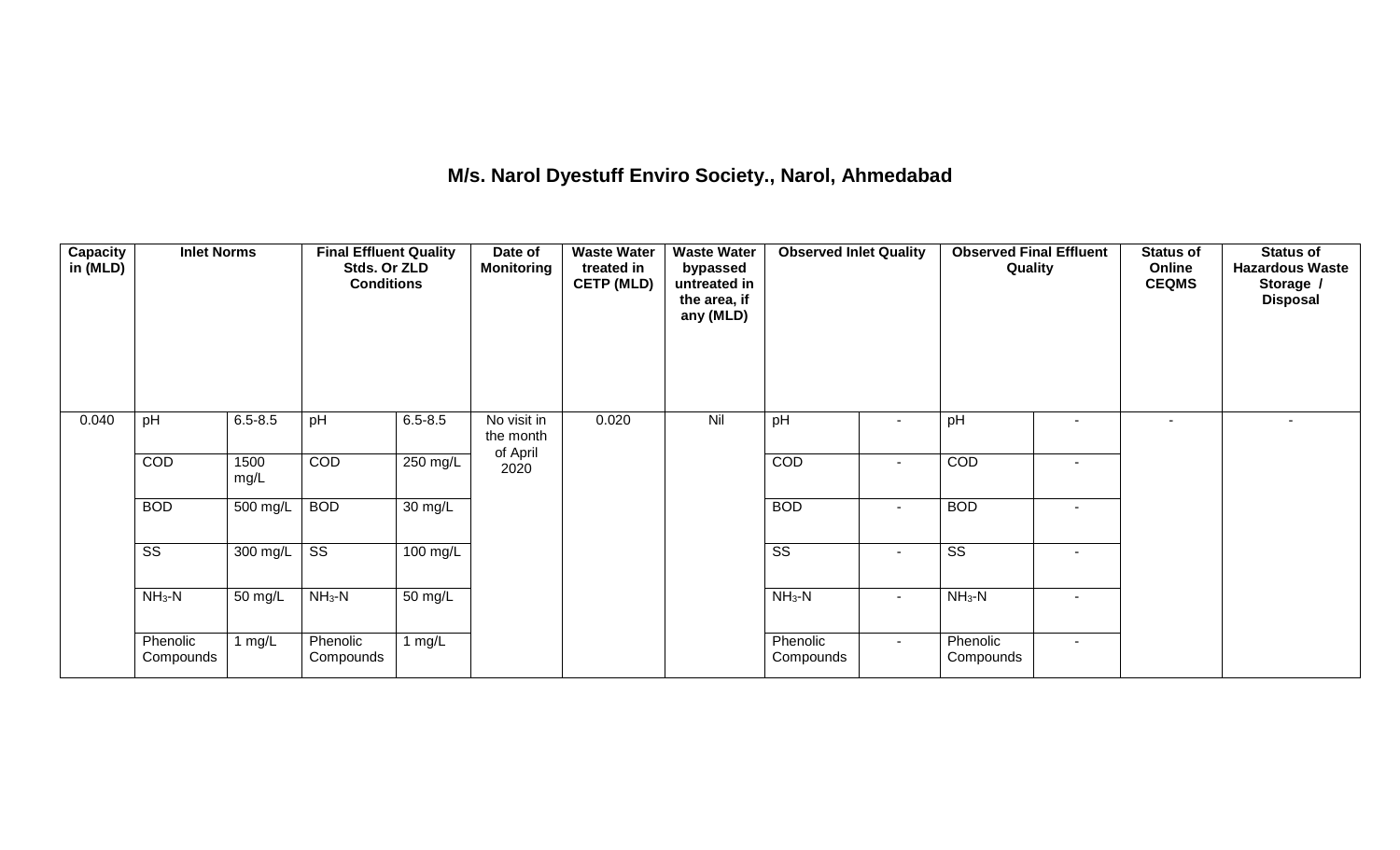## **M/s. Narol Textile Infrastructure & Enviro Management, (ATPA Swarnim Gujarat Enviro P. Ltd), Ahmedabad**

| <b>Capacity</b><br>in (MLD) | <b>Inlet Norms</b>     |                    | <b>Final Effluent Quality</b><br>Stds. Or ZLD<br><b>Conditions</b> |                    | Date of<br><b>Monitoring</b>   | <b>Waste Water</b><br>treated in<br><b>CETP (MLD)</b> | <b>Waste Water</b><br>bypassed<br>untreated in<br>the area, if<br>any (MLD) | <b>Observed Inlet Quality</b> |                          | <b>Observed Final Effluent</b><br>Quality |                          | <b>Status of</b><br>Online<br><b>CEQMS</b> | <b>Status of</b><br><b>Hazardous Waste</b><br>Storage /<br><b>Disposal</b> |
|-----------------------------|------------------------|--------------------|--------------------------------------------------------------------|--------------------|--------------------------------|-------------------------------------------------------|-----------------------------------------------------------------------------|-------------------------------|--------------------------|-------------------------------------------|--------------------------|--------------------------------------------|----------------------------------------------------------------------------|
| 100                         | pH                     | $6.5 - 8.5$        | pH                                                                 | $6.5 - 8.5$        | No<br>sampling in<br>the month | 100                                                   | Nil                                                                         | pH                            |                          | pH                                        | $\overline{\phantom{0}}$ |                                            |                                                                            |
|                             | COD                    | 1200<br>mg/L       | COD                                                                | 250 mg/L           | of April<br>2020               |                                                       |                                                                             | COD                           | $\overline{\phantom{a}}$ | COD                                       |                          |                                            |                                                                            |
|                             | <b>BOD</b>             | 500 mg/L           | <b>BOD</b>                                                         | 30 mg/L            |                                |                                                       |                                                                             | <b>BOD</b>                    | $\sim$                   | <b>BOD</b>                                | $\blacksquare$           |                                            |                                                                            |
|                             | $\overline{\text{ss}}$ | $300 \text{ mg/L}$ | $\overline{\text{ss}}$                                             | $100 \text{ mg/L}$ |                                |                                                       |                                                                             | $\overline{\text{ss}}$        | $\sim$                   | $\overline{\text{ss}}$                    | $\blacksquare$           |                                            |                                                                            |
|                             | $NH3-N$                | 50 mg/L            | $NH3-N$                                                            | 50 mg/L            |                                |                                                       |                                                                             | $NH_3-N$                      | $\sim$                   | $NH_3-N$                                  |                          |                                            |                                                                            |
|                             | Phenolic<br>Compounds  | 1 $mg/L$           | Phenolic<br>Compounds                                              | 1 $mg/L$           |                                |                                                       |                                                                             | Phenolic<br>Compounds         | $\sim$                   | Phenolic<br>Compounds                     | $\blacksquare$           |                                            |                                                                            |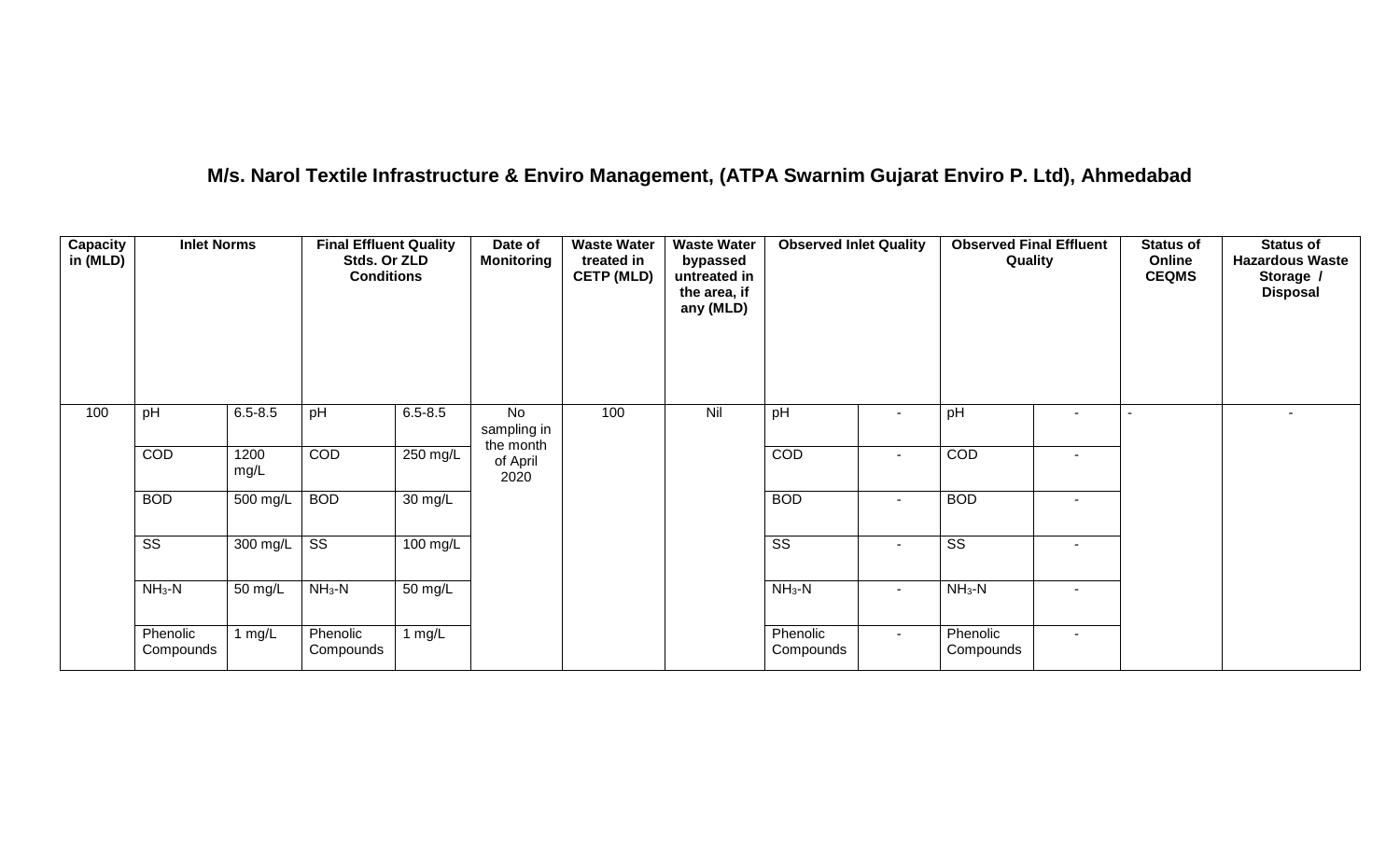## **M/s. Tata Motors Ltd Vendors Park, Sanand, Ahmedabad**

| Capacity<br>in (MLD) | <b>Inlet Norms</b>     |                       | <b>Final Effluent Quality</b><br>Stds. Or ZLD<br><b>Conditions</b> |                      | Date of<br><b>Monitoring</b>        | <b>Waste Water</b><br>treated in<br><b>CETP (MLD)</b> | <b>Waste Water</b><br>bypassed<br>untreated in<br>the area, if<br>any (MLD) | <b>Observed Inlet Quality</b> |        | <b>Observed Final Effluent</b><br>Quality |                     | <b>Status of</b><br>Online<br><b>CEQMS</b> | <b>Status of</b><br><b>Hazardous Waste</b><br>Storage /<br><b>Disposal</b> |
|----------------------|------------------------|-----------------------|--------------------------------------------------------------------|----------------------|-------------------------------------|-------------------------------------------------------|-----------------------------------------------------------------------------|-------------------------------|--------|-------------------------------------------|---------------------|--------------------------------------------|----------------------------------------------------------------------------|
| 1.5                  | pH                     | $6 - 10.5$            | pH                                                                 | $6.5 - 8.5$          | Average<br>value of<br>April - 2020 | 0.10                                                  | Nil                                                                         | pH                            | $\sim$ | pH                                        | 8.51                | pH, DO<br>meter, TOC<br>meter, Flow        | Storage - 3 MT                                                             |
|                      | COD                    | $900$ mg/L            | COD                                                                | $100$ mg/L           |                                     |                                                       |                                                                             | COD                           | $\sim$ | COD                                       | $12 \text{ mg/L}$   | meter                                      |                                                                            |
|                      | <b>BOD</b>             | $250$ mg/L            | <b>BOD</b>                                                         | $\overline{30}$ mg/L |                                     |                                                       |                                                                             | <b>BOD</b>                    | $\sim$ | <b>BOD</b>                                | $\overline{2}$ mg/L |                                            |                                                                            |
|                      | $\overline{\text{SS}}$ | 100 mg/L              | $\overline{\text{ss}}$                                             | $100 \text{ mg/L}$   |                                     |                                                       |                                                                             | $\overline{\text{SS}}$        | $\sim$ | $\overline{\text{SS}}$                    | 4 mg/L              |                                            |                                                                            |
|                      | $NH3-N$                | 50 mg/L               | $NH3-N$                                                            | 50 mg/L              |                                     |                                                       |                                                                             | $NH3-N$                       | $\sim$ | $NH_3-N$                                  | $0.56$ mg/L         |                                            |                                                                            |
|                      | Phenolic<br>Compounds  | Not<br>Applicabl<br>e | Phenolic<br>Compounds                                              | 1 $mg/L$             |                                     |                                                       |                                                                             | Phenolic<br>Compounds         | $\sim$ | Phenolic<br>Compounds                     | <b>BDL</b>          |                                            |                                                                            |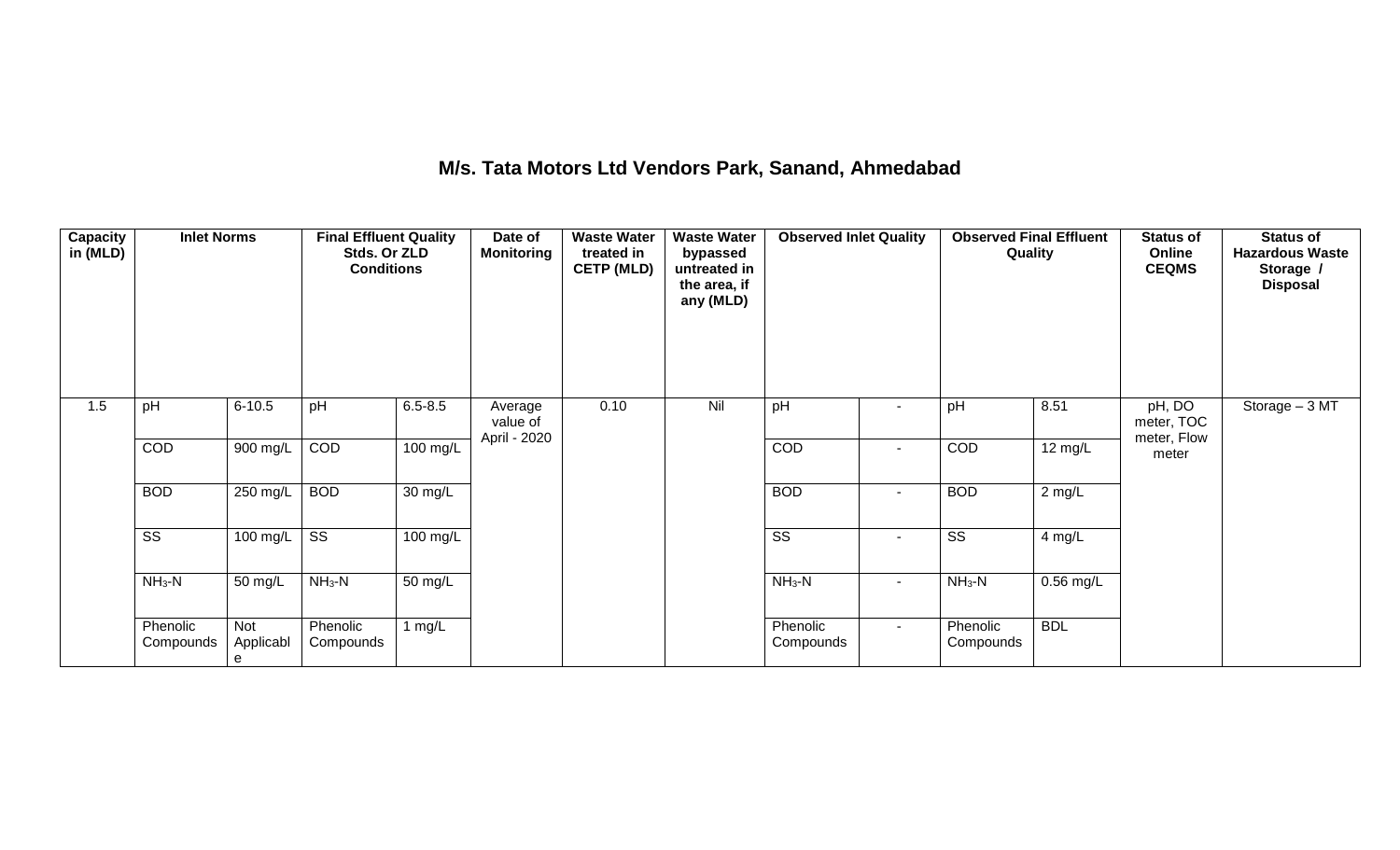## **M/s. Zydus Infrastructure Pvt. Ltd, Changodar, Ahmedabad**

| Capacity<br>in (MLD) | <b>Inlet Norms</b>                              |                               | <b>Final Effluent Quality</b><br>Stds. Or ZLD<br><b>Conditions</b> |                                | Date of<br><b>Monitoring</b>        | <b>Waste Water</b><br>treated in<br><b>CETP (MLD)</b> | <b>Waste Water</b><br>bypassed<br>untreated in<br>the area, if<br>any (MLD) | <b>Observed Inlet Quality</b>                   |                   | <b>Observed Final Effluent</b><br>Quality |                   | <b>Status of</b><br>Online<br><b>CEQMS</b> | <b>Status of</b><br><b>Hazardous Waste</b><br>Storage /<br><b>Disposal</b> |
|----------------------|-------------------------------------------------|-------------------------------|--------------------------------------------------------------------|--------------------------------|-------------------------------------|-------------------------------------------------------|-----------------------------------------------------------------------------|-------------------------------------------------|-------------------|-------------------------------------------|-------------------|--------------------------------------------|----------------------------------------------------------------------------|
| 3                    | pH                                              | $6 - 8$                       | pH                                                                 | No outlet<br>norms             | Average<br>value of<br>April - 2020 | 1.8                                                   | Nil                                                                         | pH                                              | 7.59              | pH                                        | 7.10              | pH, TOC<br>meter                           | Storage - 25 MT                                                            |
|                      | COD                                             | 850 mg/L                      | COD                                                                | are<br>prescribe<br>d as it is |                                     |                                                       |                                                                             | <b>COD</b>                                      | 401 mg/L          | COD                                       | $12 \text{ mg/L}$ |                                            |                                                                            |
|                      | BOD <sub>(3</sub><br>days at<br>$27^{\circ}C$ ) | 400 mg/L                      | BOD <sub>(3</sub><br>days at<br>$27^{\circ}C$ )                    | a ZLD<br>based<br>CETP by      |                                     |                                                       |                                                                             | BOD <sub>(3</sub><br>days at<br>$27^{\circ}C$ ) | 162 mg/L          | BOD(3)<br>days at<br>$27^{\circ}C$ )      | 2 mg/L            |                                            |                                                                            |
|                      | SS                                              | 300 mg/L                      | SS                                                                 | the<br>means of<br><b>MEE</b>  |                                     |                                                       |                                                                             | $\overline{\text{SS}}$                          | 70 mg/L           | SS                                        | 4 mg/L            |                                            |                                                                            |
|                      | $NH3-N$                                         | $\overline{<}10 \text{ mg/L}$ | $NH3-N$                                                            |                                |                                     |                                                       |                                                                             | $NH3-N$                                         | $17 \text{ mg/L}$ | $NH3-N$                                   | $1$ mg/L          |                                            |                                                                            |
|                      | Phenolic<br>Compounds                           | $<$ 3 mg/L                    | Phenolic<br>Compounds                                              |                                |                                     |                                                       |                                                                             | Phenolic<br>Compounds                           | $0.36$ mg/L       | Phenolic<br>Compounds                     | <b>BDL</b>        |                                            |                                                                            |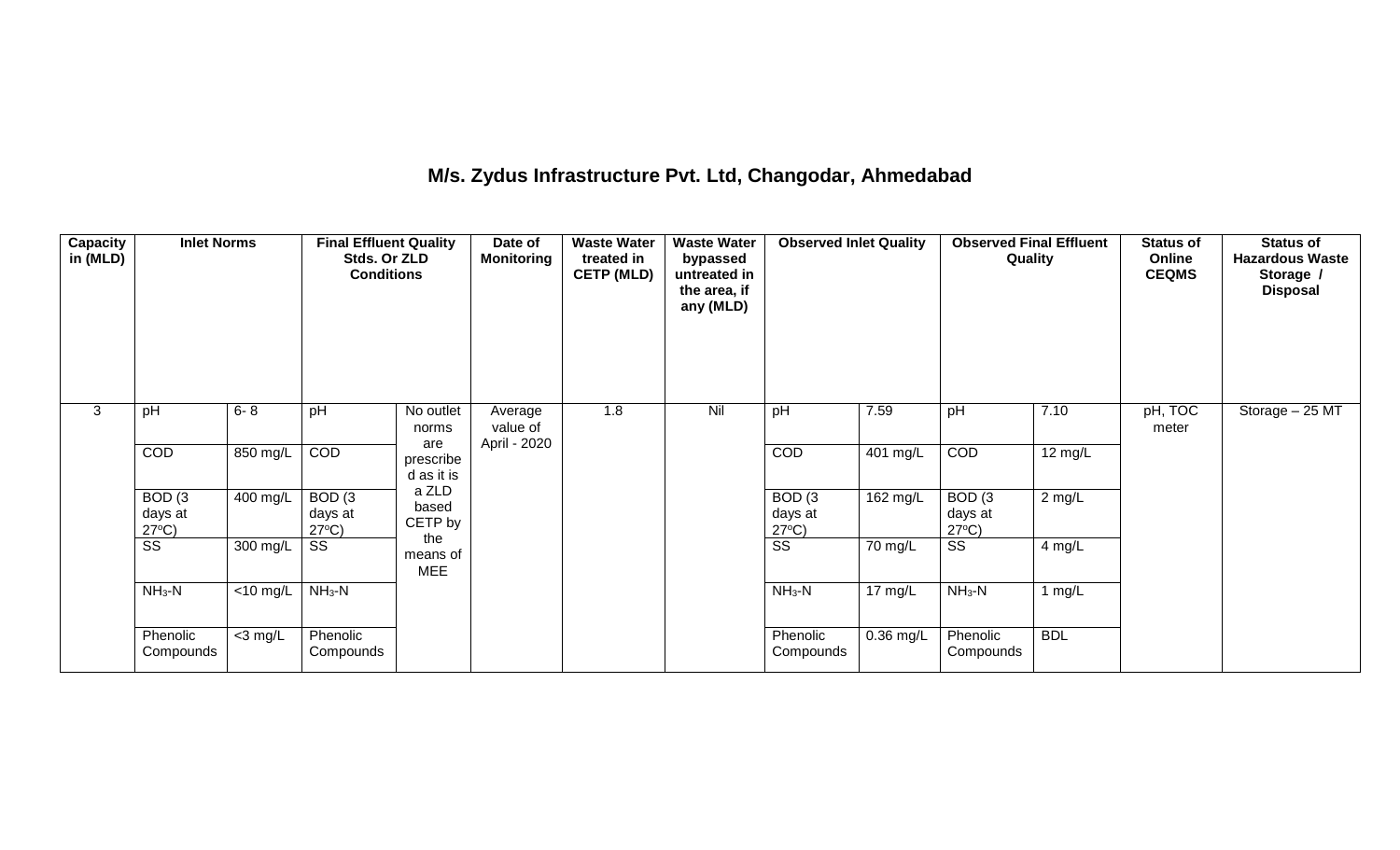## **M/s. Bavla Eco Project Ltd., Bavla, Ahmedabad**

| Capacity<br>in (MLD) | <b>Inlet Norms</b>     |                          | <b>Final Effluent Quality</b><br>Stds. Or ZLD<br><b>Conditions</b> |                              | Date of<br><b>Monitoring</b> | <b>Waste Water</b><br>treated in<br><b>CETP (MLD)</b> | <b>Waste Water</b><br>bypassed<br>untreated in<br>the area, if<br>any (MLD) | <b>Observed Inlet Quality</b> |        | <b>Observed Final Effluent</b><br>Quality |                    | <b>Status of</b><br>Online<br><b>CEQMS</b> | <b>Status of</b><br><b>Hazardous Waste</b><br>Storage /<br><b>Disposal</b> |
|----------------------|------------------------|--------------------------|--------------------------------------------------------------------|------------------------------|------------------------------|-------------------------------------------------------|-----------------------------------------------------------------------------|-------------------------------|--------|-------------------------------------------|--------------------|--------------------------------------------|----------------------------------------------------------------------------|
| 1.00                 | pH                     | $5.5 - 8.5$              | pH                                                                 | $6.5 - 8.5$                  | Average<br>value of          | 0.3                                                   | Nil                                                                         | pH                            | $\sim$ | pH                                        | 7.76               | $\overline{a}$                             | $\overline{\phantom{a}}$                                                   |
|                      | COD                    | 4500<br>mg/L             | COD                                                                | 250 mg/L                     | April- 2020                  |                                                       |                                                                             | COD                           | $\sim$ | COD                                       | $167 \text{ mg/L}$ |                                            |                                                                            |
|                      | <b>BOD</b>             | 1500<br>mg/L             | <b>BOD</b>                                                         | 100 mg/L                     |                              |                                                       |                                                                             | <b>BOD</b>                    | $\sim$ | <b>BOD</b>                                | 44 mg/L            |                                            |                                                                            |
|                      | $\overline{\text{ss}}$ | 300 mg/L                 | $\overline{\text{ss}}$                                             | 100 mg/L                     |                              |                                                       |                                                                             | $\overline{\text{ss}}$        | $\sim$ | $\overline{\text{SS}}$                    | 22 mg/L            |                                            |                                                                            |
|                      | $NH3-N$                | $\overline{\phantom{0}}$ | $NH3-N$                                                            | 50 mg/L                      |                              |                                                       |                                                                             | $NH3-N$                       | $\sim$ | $NH3-N$                                   | 20 mg/L            |                                            |                                                                            |
|                      | Phenolic<br>Compounds  | $\sim$                   | Phenolic<br>Compounds                                              | <b>Not</b><br>Applicabl<br>e |                              |                                                       |                                                                             | Phenolic<br>Compounds         | $\sim$ | Phenolic<br>Compounds                     |                    |                                            |                                                                            |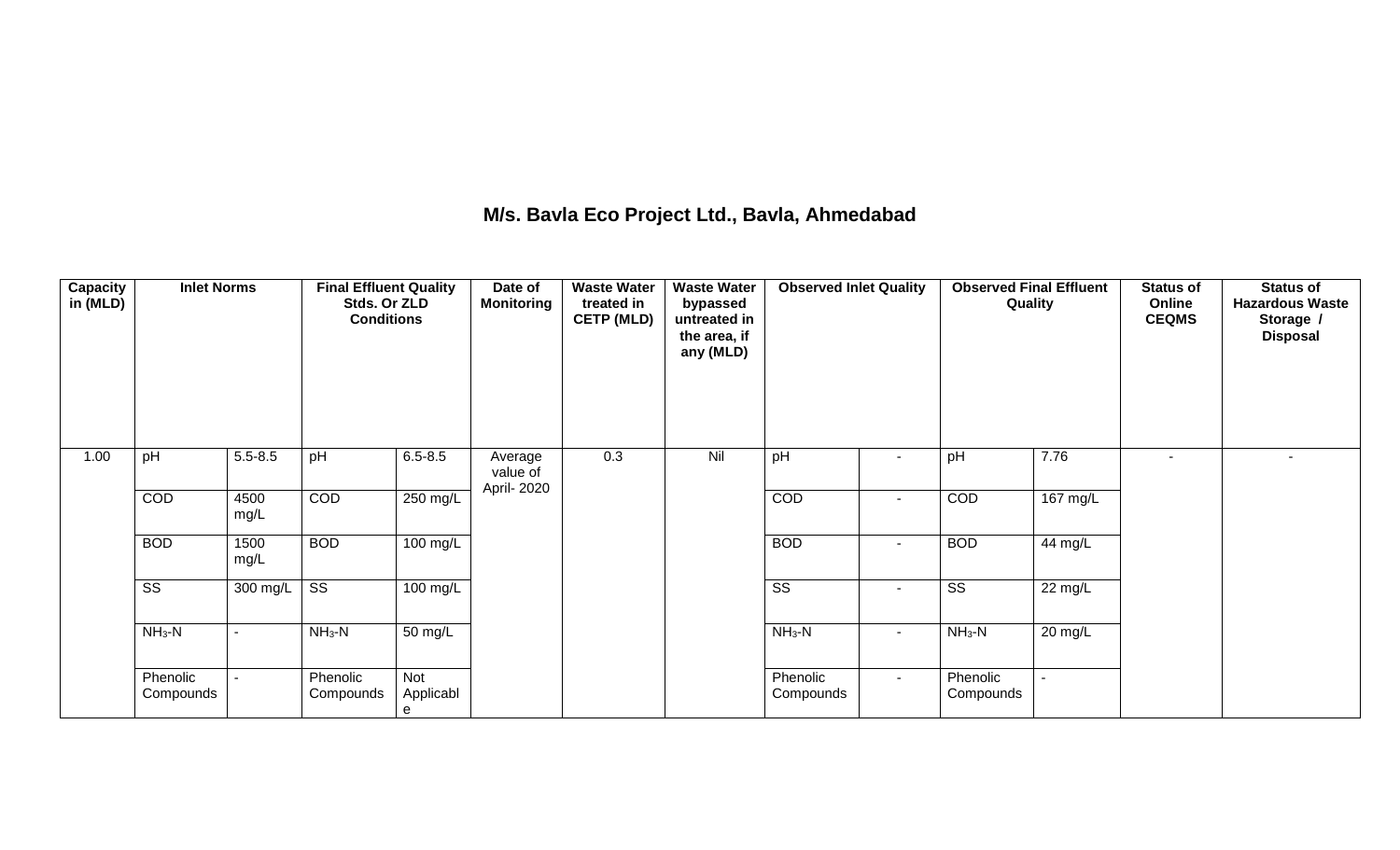## **M/s. Vinayak Jal Sudhikaran Sahakari Mandali Ltd, Bavla, Ahmedabad**

| Capacity<br>in (MLD) | <b>Inlet Norms</b>     |                | <b>Final Effluent Quality</b><br>Stds. Or ZLD<br><b>Conditions</b> |                       | Date of<br><b>Monitoring</b>       | <b>Waste Water</b><br>treated in<br><b>CETP (MLD)</b> | <b>Waste Water</b><br>bypassed<br>untreated in<br>the area, if<br>any (MLD) | <b>Observed Inlet Quality</b> |           | <b>Observed Final Effluent</b><br>Quality |          | <b>Status of</b><br>Online<br><b>CEQMS</b> | <b>Status of</b><br><b>Hazardous Waste</b><br>Storage /<br><b>Disposal</b> |
|----------------------|------------------------|----------------|--------------------------------------------------------------------|-----------------------|------------------------------------|-------------------------------------------------------|-----------------------------------------------------------------------------|-------------------------------|-----------|-------------------------------------------|----------|--------------------------------------------|----------------------------------------------------------------------------|
| 1.50                 | pH                     | $5.5 - 8.5$    | pH                                                                 | $6.5 - 8.5$           | Average<br>value of<br>April- 2020 | 4                                                     | Nil                                                                         | pH                            | 6.99      | pH                                        | 7.82     |                                            | ۰                                                                          |
|                      | <b>COD</b>             | 4500<br>mg/L   | COD                                                                | 250 mg/L              |                                    |                                                       |                                                                             | COD                           | 1087 mg/L | COD                                       | 165 mg/L |                                            |                                                                            |
|                      | <b>BOD</b>             | 1500<br>mg/L   | <b>BOD</b>                                                         | 100 mg/L              |                                    |                                                       |                                                                             | <b>BOD</b>                    | 347 mg/L  | <b>BOD</b>                                | 35 mg/L  |                                            |                                                                            |
|                      | $\overline{\text{ss}}$ | 300 mg/L       | $\overline{\text{SS}}$                                             | 100 mg/L              |                                    |                                                       |                                                                             | $\overline{\text{SS}}$        | 94 mg/L   | $\overline{\text{ss}}$                    | 52 mg/L  |                                            |                                                                            |
|                      | $NH3-N$                | $\sim$         | $NH_3-N$                                                           | 50 mg/L               |                                    |                                                       |                                                                             | $NH_3-N$                      | 77 mg/L   | $NH3-N$                                   | 8 mg/L   |                                            |                                                                            |
|                      | Phenolic<br>Compounds  | $\blacksquare$ | Phenolic<br>Compounds                                              | Not<br>Applicabl<br>е |                                    |                                                       |                                                                             | Phenolic<br>Compounds         |           | Phenolic<br>Compounds                     |          |                                            |                                                                            |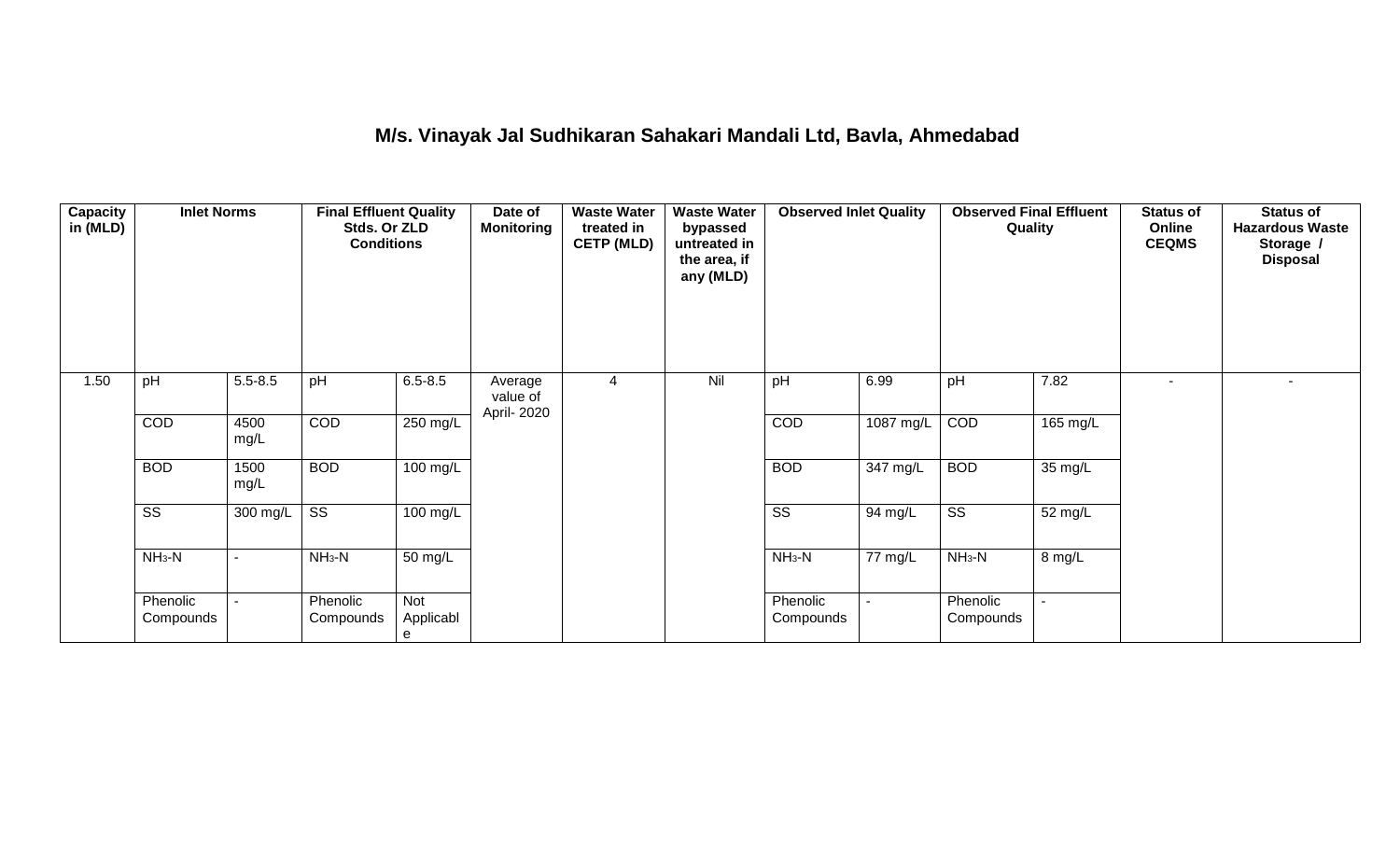# **M/s. Nandesari Industrial Association (CETP), GIDC-Nandesari, Vadodara**

| <b>Capacity</b><br>in (MLD) | <b>Inlet Norms</b>     |              | <b>Final Effluent Quality</b><br>Stds. Or ZLD<br><b>Conditions</b> |                       | Date of<br><b>Monitoring</b>        | <b>Waste Water</b><br>treated in<br><b>CETP (MLD)</b> | <b>Waste Water</b><br>bypassed<br>untreated in<br>the area, if<br>any (MLD) | <b>Observed Inlet Quality</b> |          | <b>Observed Final Effluent</b><br>Quality |          | <b>Status of</b><br>Online<br><b>CEQMS</b>          | <b>Status of</b><br><b>Hazardous Waste</b><br>Storage /<br><b>Disposal</b> |
|-----------------------------|------------------------|--------------|--------------------------------------------------------------------|-----------------------|-------------------------------------|-------------------------------------------------------|-----------------------------------------------------------------------------|-------------------------------|----------|-------------------------------------------|----------|-----------------------------------------------------|----------------------------------------------------------------------------|
| 12                          | pH                     | 5 to 9       | pH                                                                 | 6.5 to 8.5            | Average<br>value of<br>April - 2020 | 6.4                                                   | Nil                                                                         | pH                            | 6.60     | pH                                        | 7.66     | pH, COD,<br>BOD, TSS,<br>NH <sub>3</sub> -N, Color, |                                                                            |
|                             | COD                    | 1500<br>mg/L | COD                                                                | 250 mg/L              |                                     |                                                       |                                                                             | COD                           | 896 mg/L | COD                                       | 143 mg/L | TOC,<br>Temperature                                 |                                                                            |
|                             | <b>BOD</b>             | $500$ mg/L   | <b>BOD</b>                                                         | $100 \text{ mg/L}$    |                                     |                                                       |                                                                             | <b>BOD</b>                    | 96 mg/L  | <b>BOD</b>                                | 19 mg/L  |                                                     |                                                                            |
|                             | $\overline{\text{ss}}$ | 600 mg/L     | $\overline{\text{ss}}$                                             | $\overline{100}$ mg/L |                                     |                                                       |                                                                             | $\overline{\text{ss}}$        | 796 mg/L | $\overline{\text{ss}}$                    | 128 mg/L |                                                     |                                                                            |
|                             | $NH3-N$                | 50 mg/L      | $NH3-N$                                                            | 50 mg/L               |                                     |                                                       |                                                                             | $NH3-N$                       | 344 mg/L | $NH3-N$                                   | $6$ mg/L |                                                     |                                                                            |
|                             | Phenolic<br>Compounds  | 5 mg/L       | Phenolic<br>Compounds                                              | 1 $mg/L$              |                                     |                                                       |                                                                             | Phenolic<br>Compounds         |          | Phenolic<br>Compounds                     |          |                                                     |                                                                            |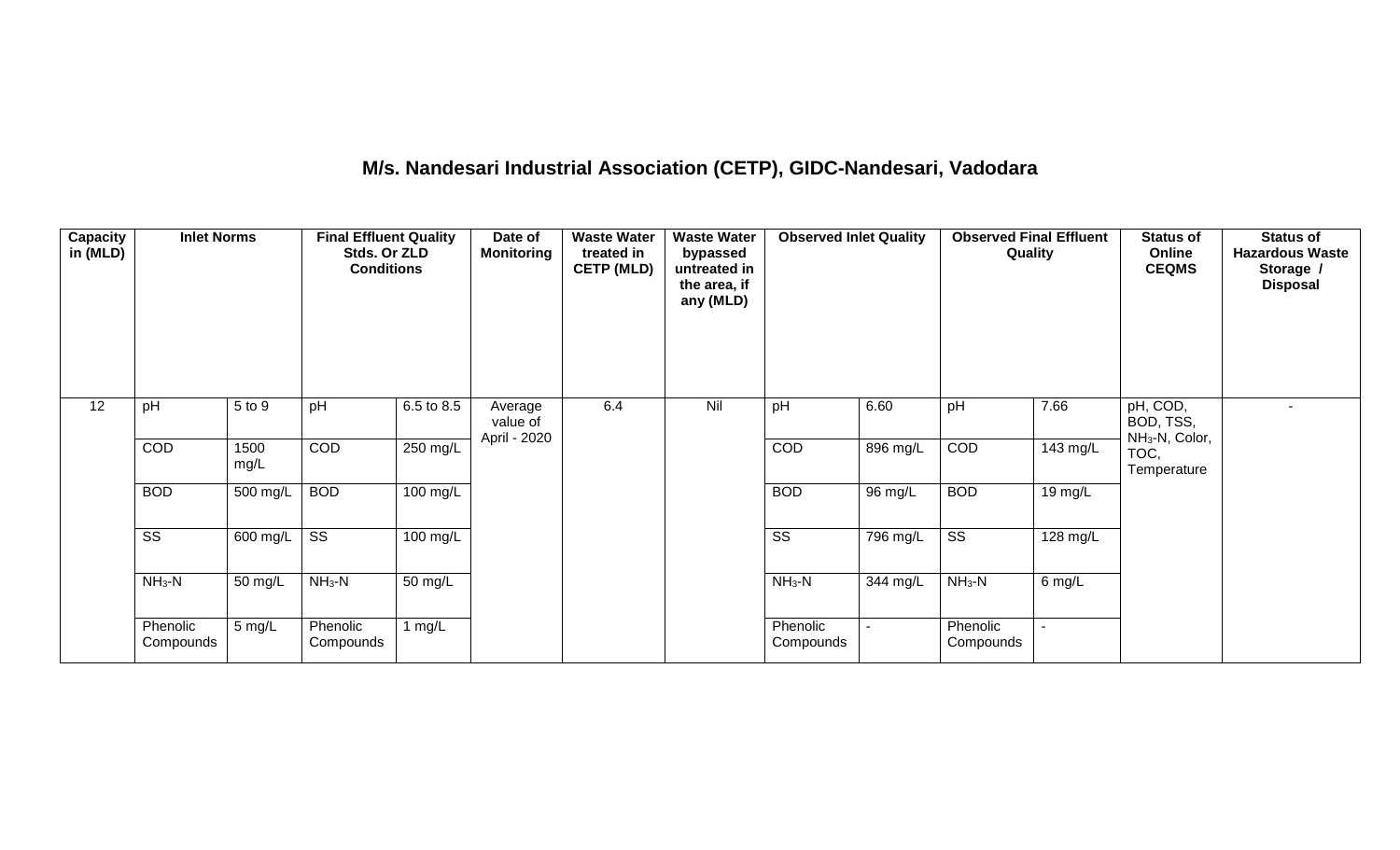## **M/s. Enviro Infrastructure Co. Ltd., Umraya (Padra), Vadodara**

| Capacity<br>in (MLD) | <b>Inlet Norms</b>     |                       | <b>Final Effluent Quality</b><br>Stds. Or ZLD<br><b>Conditions</b> |            | Date of<br><b>Monitoring</b>        | <b>Waste Water</b><br>treated in<br><b>CETP (MLD)</b> | <b>Waste Water</b><br>bypassed<br>untreated in<br>the area, if<br>any (MLD) | <b>Observed Inlet Quality</b> | <b>Observed Final Effluent</b><br>Quality |          | <b>Status of</b><br>Online<br><b>CEQMS</b> | <b>Status of</b><br><b>Hazardous Waste</b><br>Storage /<br><b>Disposal</b> |
|----------------------|------------------------|-----------------------|--------------------------------------------------------------------|------------|-------------------------------------|-------------------------------------------------------|-----------------------------------------------------------------------------|-------------------------------|-------------------------------------------|----------|--------------------------------------------|----------------------------------------------------------------------------|
| 4.50                 | pH                     | 5 to 9                | pH                                                                 | 6.5 to 8.5 | Average<br>value of<br>April - 2020 | 2.2                                                   | Nil                                                                         | pH                            | pH                                        | 7.79     | pH, Flow<br>Meter, TOC,<br>TSS, Color,     |                                                                            |
|                      | COD                    | 2000<br>mg/L          | COD                                                                | 250 mg/L   |                                     |                                                       |                                                                             | COD                           | COD                                       | 226 mg/L | $NH3-N$                                    |                                                                            |
|                      | <b>BOD</b>             | 500 mg/L              | <b>BOD</b>                                                         | $100$ mg/L |                                     |                                                       |                                                                             | <b>BOD</b>                    | <b>BOD</b>                                | 31 mg/L  |                                            |                                                                            |
|                      | $\overline{\text{ss}}$ | $\overline{600}$ mg/L | $\overline{\text{ss}}$                                             | $100$ mg/L |                                     |                                                       |                                                                             | $\overline{\text{ss}}$        | $\overline{\text{ss}}$                    | 104 mg/L |                                            |                                                                            |
|                      | $NH3-N$                | 50 mg/L               | $NH3-N$                                                            | 50 mg/L    |                                     |                                                       |                                                                             | $NH3-N$                       | $NH_3-N$                                  | 3 mg/L   |                                            |                                                                            |
|                      | Phenolic<br>Compounds  | 5 mg/L                | Phenolic<br>Compounds                                              | 1 $mg/L$   |                                     |                                                       |                                                                             | Phenolic<br>Compounds         | Phenolic<br>Compounds                     | $\sim$   |                                            |                                                                            |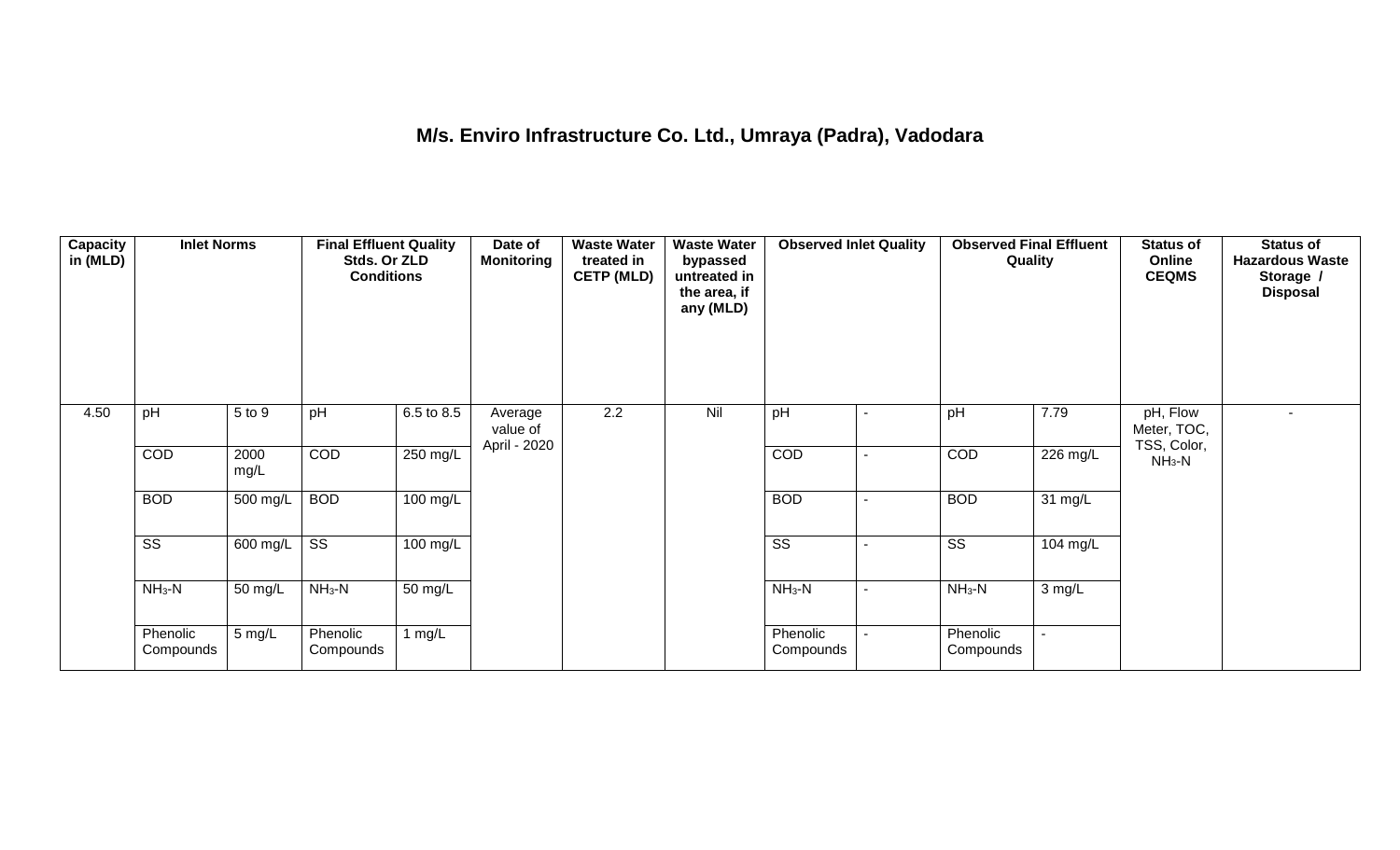### **M/s. Enviro Technology Ltd., GIDC-Ankleshwar, Bharuch**

| <b>Capacity</b><br>in (MLD) | <b>Inlet Norms</b>                   |               | <b>Final Effluent Quality</b><br>Stds. Or ZLD<br><b>Conditions</b> |                  | Date of<br><b>Monitoring</b>         | <b>Waste Water</b><br>treated in<br><b>CETP (MLD)</b> | <b>Waste Water</b><br>bypassed<br>untreated in<br>the area, if<br>any (MLD) | <b>Observed Inlet Quality</b>        |                | <b>Observed Final Effluent</b><br>Quality |                          | <b>Status of</b><br>Online<br><b>CEQMS</b> | <b>Status of</b><br><b>Hazardous Waste</b><br>Storage /<br><b>Disposal</b> |
|-----------------------------|--------------------------------------|---------------|--------------------------------------------------------------------|------------------|--------------------------------------|-------------------------------------------------------|-----------------------------------------------------------------------------|--------------------------------------|----------------|-------------------------------------------|--------------------------|--------------------------------------------|----------------------------------------------------------------------------|
| 3.5                         | pH                                   | $6.5 - 8.5$   | pH                                                                 | $6.5 - 8.5$      | No visit in<br>the month<br>of April | 2.31                                                  | Nil                                                                         | pH                                   | $\sim$         | pH                                        |                          | pH, Flow,<br>COD, BOD,<br>TSS, TOC         |                                                                            |
|                             | COD                                  | 11000<br>mg/L | <b>COD</b>                                                         | 1000<br>mg/L     | 2020                                 |                                                       |                                                                             | <b>COD</b>                           | $\blacksquare$ | COD                                       | $\sim$                   |                                            |                                                                            |
|                             | BOD(3)<br>days at<br>$27^{\circ}C$ ) | 3600<br>mg/L  | BOD(3)<br>days at<br>$27^{\circ}C$ )                               | 200 mg/L         |                                      |                                                       |                                                                             | BOD(3)<br>days at<br>$27^{\circ}C$ ) | $\sim$         | BOD(3)<br>days at<br>$27^{\circ}C$ )      |                          |                                            |                                                                            |
|                             | $\overline{\text{ss}}$               |               | $\overline{\text{SS}}$                                             | 150 mg/L         |                                      |                                                       |                                                                             | $\overline{\text{ss}}$               | $\sim$         | $\overline{\text{ss}}$                    | $\overline{\phantom{a}}$ |                                            |                                                                            |
|                             | $NH3-N$                              | 100 mg/L      | $NH_3-N$                                                           | 50 mg/L          |                                      |                                                       |                                                                             | $NH_3-N$                             | $\sim$         | $NH_3-N$                                  |                          |                                            |                                                                            |
|                             | Phenolic<br>Compounds                | 1 mg/L        | Phenolic<br>Compounds                                              | $5 \text{ mg/L}$ |                                      |                                                       |                                                                             | Phenolic<br>Compounds                | $\sim$         | Phenolic<br>Compounds                     | $\sim$                   |                                            |                                                                            |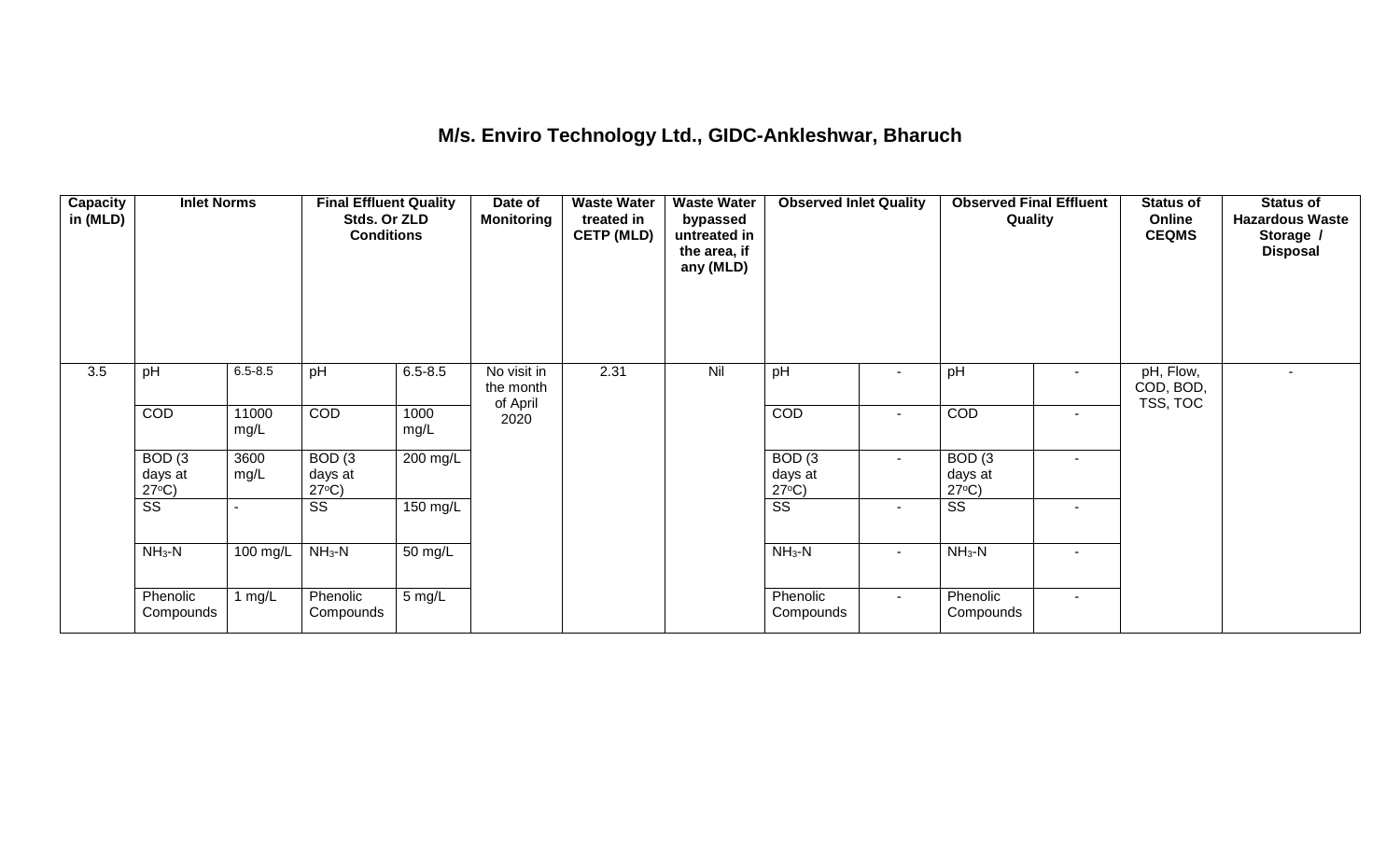### **M/s. Narmada Clean Tech Ltd., (Bharuch Eco-Aqua Infrastructure Ltd.,) (BEAIL), Ankleshwar**

| <b>Capacity</b><br>in (MLD) | <b>Inlet Norms</b>     |              | <b>Final Effluent Quality</b><br>Stds. Or ZLD<br><b>Conditions</b> |                      | Date of<br><b>Monitoring</b>         | <b>Waste Water</b><br>treated in<br><b>CETP (MLD)</b> | <b>Waste Water</b><br>bypassed<br>untreated in<br>the area, if<br>any (MLD) | <b>Observed Inlet Quality</b> |                | <b>Observed Final Effluent</b><br>Quality |        | <b>Status of</b><br>Online<br><b>CEQMS</b> | <b>Status of</b><br><b>Hazardous Waste</b><br>Storage /<br><b>Disposal</b> |
|-----------------------------|------------------------|--------------|--------------------------------------------------------------------|----------------------|--------------------------------------|-------------------------------------------------------|-----------------------------------------------------------------------------|-------------------------------|----------------|-------------------------------------------|--------|--------------------------------------------|----------------------------------------------------------------------------|
| 40                          | pH                     | $6.5 - 8.5$  | pH                                                                 | $6-9$                | No visit in<br>the month<br>of April | 31.92                                                 | Nil                                                                         | pH                            | $\sim$         | pH                                        | $\sim$ | pH, Flow<br>Meter, TOC,<br><b>TSS</b>      |                                                                            |
|                             | COD                    | 1000<br>mg/L | COD                                                                | $500 \text{ mg/L}$   | 2020                                 |                                                       |                                                                             | COD                           | $\sim$         | COD                                       | $\sim$ |                                            |                                                                            |
|                             | <b>BOD</b>             | 200 mg/L     | <b>BOD</b>                                                         | $100 \text{ mg/L}$   |                                      |                                                       |                                                                             | <b>BOD</b>                    | $\sim$         | <b>BOD</b>                                |        |                                            |                                                                            |
|                             | $\overline{\text{ss}}$ | 150 mg/L     | $\overline{\text{ss}}$                                             | $100 \text{ mg/L}$   |                                      |                                                       |                                                                             | $\overline{\text{ss}}$        | $\sim$         | $\overline{\text{ss}}$                    | $\sim$ |                                            |                                                                            |
|                             | $NH3-N$                | 50 mg/L      | $NH3-N$                                                            | $\overline{50}$ mg/L |                                      |                                                       |                                                                             | $NH3-N$                       | $\blacksquare$ | $NH3-N$                                   | $\sim$ |                                            |                                                                            |
|                             | Phenolic<br>Compounds  | 5 mg/L       | Phenolic<br>Compounds                                              | $5 \text{ mg/L}$     |                                      |                                                       |                                                                             | Phenolic<br>Compounds         | $\sim$         | Phenolic<br>Compounds                     | $\sim$ |                                            |                                                                            |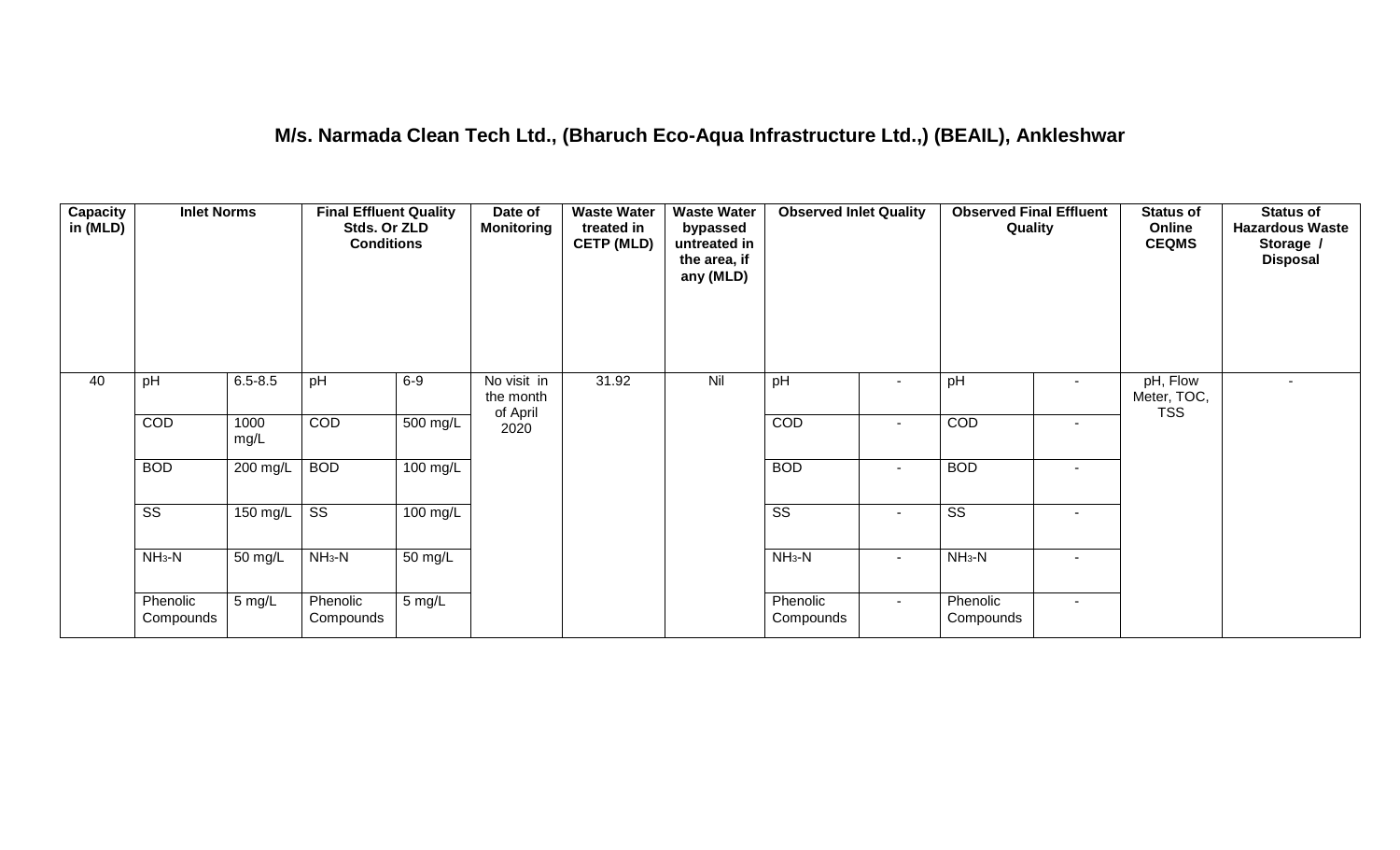## **M/s. Panoli Enviro Technology Ltd., GIDC-Panoil, Bharuch**

| Capacity<br>in (MLD) | <b>Inlet Norms</b>     |               | <b>Final Effluent Quality</b><br>Stds. Or ZLD<br><b>Conditions</b> |              | Date of<br><b>Monitoring</b>   | <b>Waste Water</b><br>treated in<br><b>CETP (MLD)</b> | <b>Waste Water</b><br>bypassed<br>untreated in<br>the area, if<br>any (MLD) | <b>Observed Inlet Quality</b> |                          | <b>Observed Final Effluent</b><br>Quality |        | <b>Status of</b><br>Online<br><b>CEQMS</b> | <b>Status of</b><br><b>Hazardous Waste</b><br>Storage /<br><b>Disposal</b> |
|----------------------|------------------------|---------------|--------------------------------------------------------------------|--------------|--------------------------------|-------------------------------------------------------|-----------------------------------------------------------------------------|-------------------------------|--------------------------|-------------------------------------------|--------|--------------------------------------------|----------------------------------------------------------------------------|
| 1.02                 | pH                     | $6.5 - 8.5$   | pH                                                                 | $6.5 - 8.5$  | No<br>sampling in<br>the month | 0.45                                                  | Nil                                                                         | pH                            | ٠                        | pH                                        | $\sim$ | pH, Flow<br>Meter, TOC                     |                                                                            |
|                      | COD                    | 10000<br>mg/L | <b>COD</b>                                                         | 1000<br>mg/L | of April<br>2020               |                                                       |                                                                             | <b>COD</b>                    | ٠                        | COD                                       | $\sim$ |                                            |                                                                            |
|                      | <b>BOD</b>             | 3000<br>mg/L  | <b>BOD</b>                                                         | 200 mg/L     |                                |                                                       |                                                                             | <b>BOD</b>                    | $\blacksquare$           | <b>BOD</b>                                | $\sim$ |                                            |                                                                            |
|                      | $\overline{\text{ss}}$ |               | $\overline{\text{ss}}$                                             | 150 mg/L     |                                |                                                       |                                                                             | $\overline{\text{SS}}$        | $\overline{\phantom{a}}$ | $\overline{\text{ss}}$                    | $\sim$ |                                            |                                                                            |
|                      | $NH3-N$                | 50 mg/L       | $NH3-N$                                                            | 50 mg/L      |                                |                                                       |                                                                             | $NH3-N$                       | $\overline{\phantom{a}}$ | $NH3-N$                                   | $\sim$ |                                            |                                                                            |
|                      | Phenolic<br>Compounds  | 1 $mg/L$      | Phenolic<br>Compounds                                              | 1 $mg/L$     |                                |                                                       |                                                                             | Phenolic<br>Compounds         | $\sim$                   | Phenolic<br>Compounds                     | $\sim$ |                                            |                                                                            |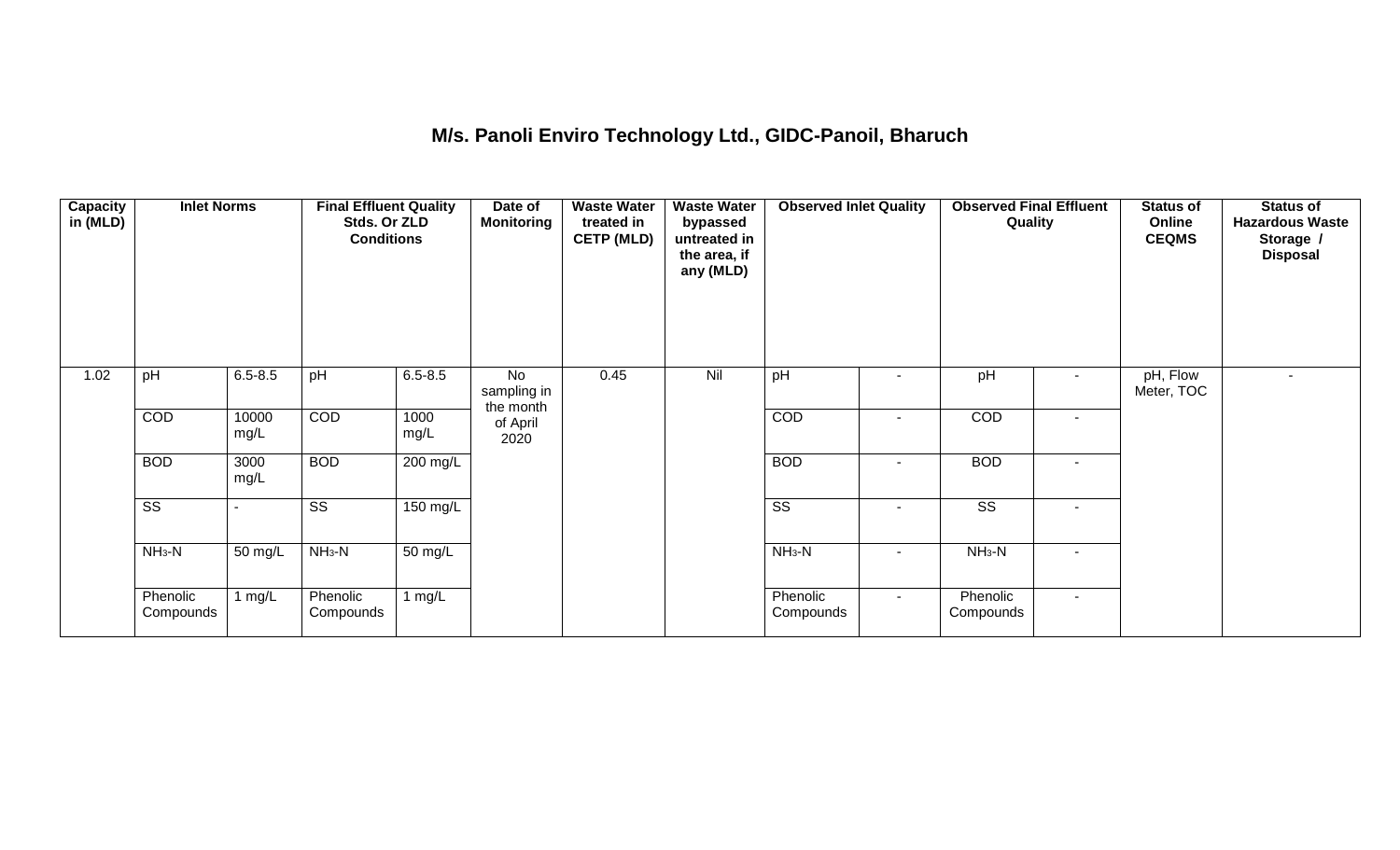### **M/s. Globe Enviro Care Ltd. [chemical units], GIDC-Sachin, Surat**

| Capacity<br>in (MLD) | <b>Inlet Norms</b>     |                      | <b>Final Effluent Quality</b><br>Stds. Or ZLD<br><b>Conditions</b> |                      | Date of<br><b>Monitoring</b>         | <b>Waste Water</b><br>treated in<br><b>CETP (MLD)</b> | <b>Waste Water</b><br>bypassed<br>untreated in<br>the area, if<br>any (MLD) | <b>Observed Inlet Quality</b> |                | <b>Observed Final Effluent</b><br>Quality |                | <b>Status of</b><br>Online<br><b>CEQMS</b> | <b>Status of</b><br><b>Hazardous Waste</b><br>Storage /<br><b>Disposal</b> |
|----------------------|------------------------|----------------------|--------------------------------------------------------------------|----------------------|--------------------------------------|-------------------------------------------------------|-----------------------------------------------------------------------------|-------------------------------|----------------|-------------------------------------------|----------------|--------------------------------------------|----------------------------------------------------------------------------|
|                      | pH                     | 6.5 to 8.5           | pH                                                                 | 6.5 to 8.5           | No visit in<br>the month<br>of April | 0.236                                                 | Nil                                                                         | pH                            |                | pH                                        | $\blacksquare$ | pH, TOC,<br>TSS, Flow<br>meter             |                                                                            |
|                      | COD                    | 3000<br>mg/L         | COD                                                                | 250 mg/L             | 2020                                 |                                                       |                                                                             | COD                           | $\blacksquare$ | COD                                       | $\blacksquare$ |                                            |                                                                            |
|                      | <b>BOD</b>             | 1200<br>mg/L         | <b>BOD</b>                                                         | $\overline{30}$ mg/L |                                      |                                                       |                                                                             | <b>BOD</b>                    | $\blacksquare$ | <b>BOD</b>                                | $\blacksquare$ |                                            |                                                                            |
|                      | $\overline{\text{ss}}$ | 300 mg/L             | $\overline{\text{ss}}$                                             | $100 \text{ mg/L}$   |                                      |                                                       |                                                                             | $\overline{\text{ss}}$        | ٠              | $\overline{\text{ss}}$                    | $\blacksquare$ |                                            |                                                                            |
|                      | $NH3-N$                | $\overline{50}$ mg/L | $NH3-N$                                                            | $\overline{50}$ mg/L |                                      |                                                       |                                                                             | $NH_3-N$                      | $\blacksquare$ | $NH3-N$                                   | $\blacksquare$ |                                            |                                                                            |
|                      | Phenolic<br>Compounds  | 1 mg/L               | Phenolic<br>Compounds                                              | 1 $mg/L$             |                                      |                                                       |                                                                             | Phenolic<br>Compounds         | $\sim$         | Phenolic<br>Compounds                     | $\sim$         |                                            |                                                                            |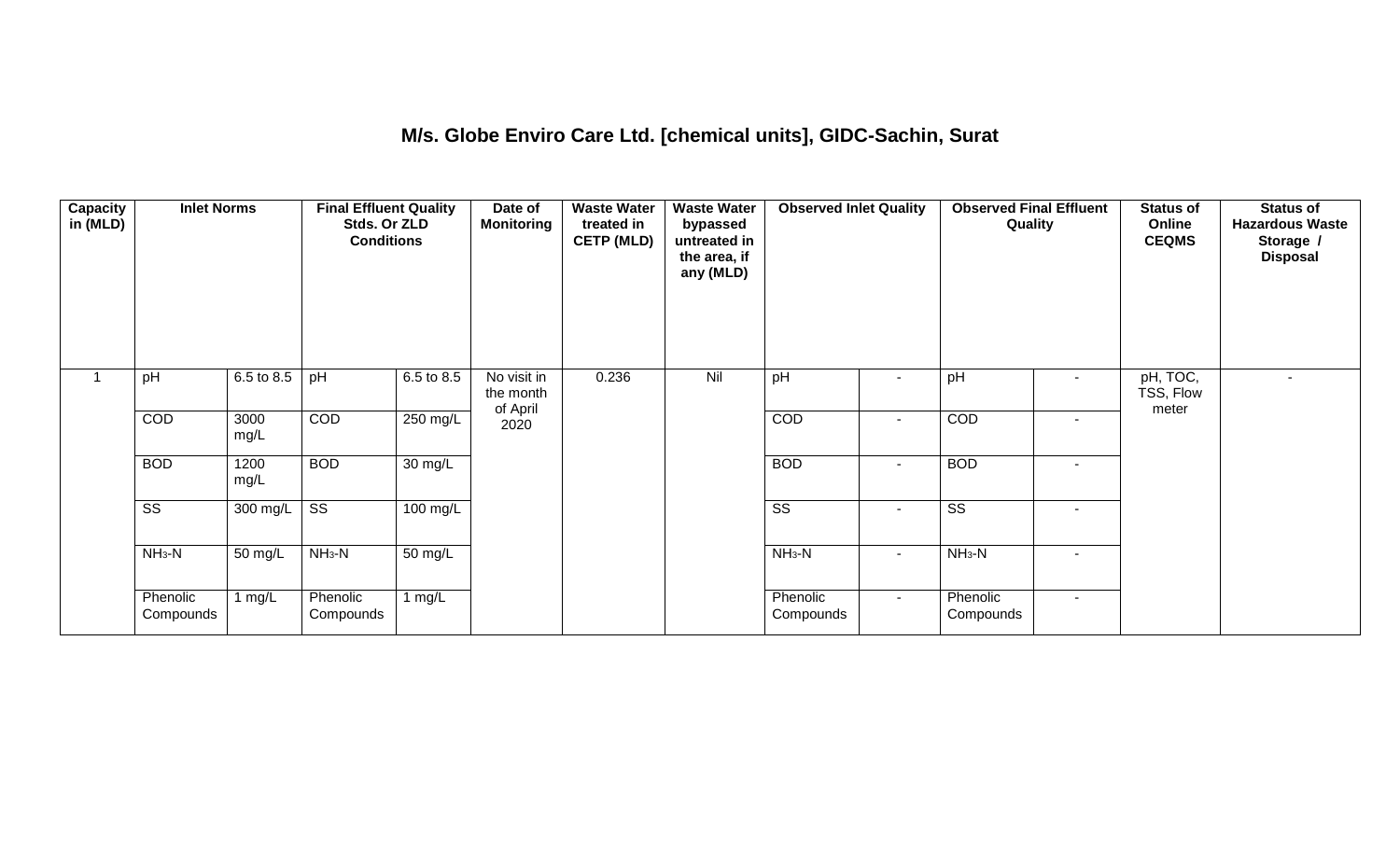### **M/s. Sachin Infra Environment Ltd., GIDC-Sachin, Surat**

| Capacity<br>in (MLD) | <b>Inlet Norms</b>     |                  | <b>Final Effluent Quality</b><br>Stds. Or ZLD<br><b>Conditions</b> |                      | Date of<br><b>Monitoring</b>         | <b>Waste Water</b><br>treated in<br><b>CETP (MLD)</b> | <b>Waste Water</b><br>bypassed<br>untreated in<br>the area, if<br>any (MLD) | <b>Observed Inlet Quality</b> |                          | <b>Observed Final Effluent</b><br>Quality |        | <b>Status of</b><br>Online<br><b>CEQMS</b> | <b>Status of</b><br><b>Hazardous Waste</b><br>Storage /<br><b>Disposal</b> |
|----------------------|------------------------|------------------|--------------------------------------------------------------------|----------------------|--------------------------------------|-------------------------------------------------------|-----------------------------------------------------------------------------|-------------------------------|--------------------------|-------------------------------------------|--------|--------------------------------------------|----------------------------------------------------------------------------|
| 50                   | pH                     | Not<br>Furnished | pH                                                                 | $6.5 - 8.5$          | No visit in<br>the month<br>of April | 32.83                                                 | Nil                                                                         | pH                            | $\overline{\phantom{a}}$ | pH                                        |        | pH, Flow<br>Meter, TOC                     |                                                                            |
|                      | COD                    | 1000<br>mg/L     | COD                                                                | 250 mg/L             | 2020                                 |                                                       |                                                                             | COD                           | $\blacksquare$           | COD                                       |        |                                            |                                                                            |
|                      | <b>BOD</b>             | 400 mg/L         | <b>BOD</b>                                                         | $\overline{30}$ mg/L |                                      |                                                       |                                                                             | <b>BOD</b>                    | $\blacksquare$           | <b>BOD</b>                                | $\sim$ |                                            |                                                                            |
|                      | $\overline{\text{ss}}$ | 300 mg/L         | $\overline{\text{ss}}$                                             | $100 \text{ mg/L}$   |                                      |                                                       |                                                                             | $\overline{\text{ss}}$        | $\sim$                   | $\overline{\text{ss}}$                    | $\sim$ |                                            |                                                                            |
|                      | $NH3-N$                | 50 mg/L          | $NH_3-N$                                                           | $\overline{50}$ mg/L |                                      |                                                       |                                                                             | $NH3-N$                       | $\blacksquare$           | $NH3-N$                                   | $\sim$ |                                            |                                                                            |
|                      | Phenolic<br>Compounds  | 1 mg/L           | Phenolic<br>Compounds                                              | 01 $mg/L$            |                                      |                                                       |                                                                             | Phenolic<br>Compounds         | $\sim$                   | Phenolic<br>Compounds                     | $\sim$ |                                            |                                                                            |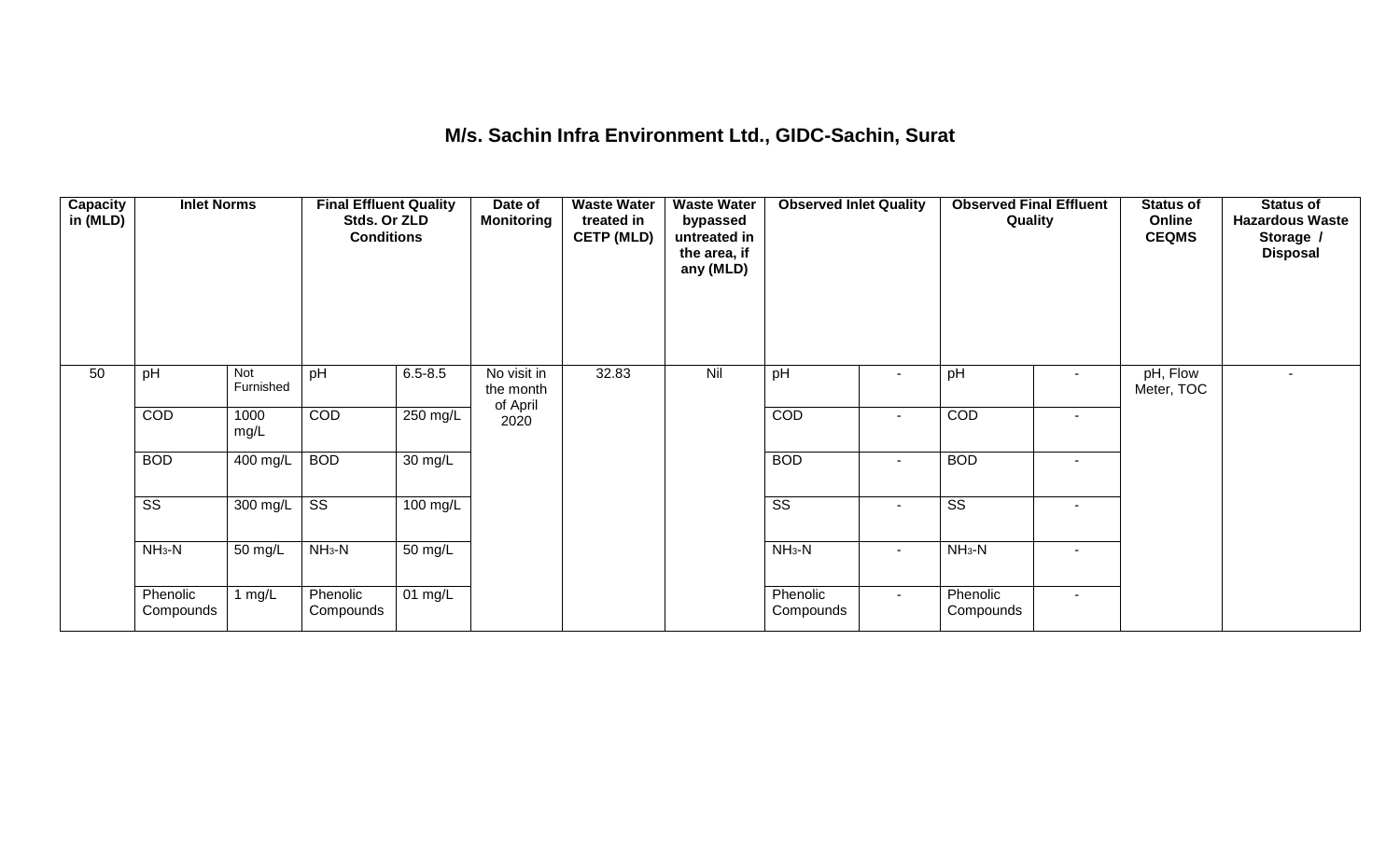## **M/s. Palsana Enviro Protection Ltd., (PEPL), Kadodara, Surat**

| Capacity<br>in (MLD) | <b>Inlet Norms</b>     |              | <b>Final Effluent Quality</b><br>Stds. Or ZLD<br><b>Conditions</b> |                      | Date of<br><b>Monitoring</b>         | <b>Waste Water</b><br>treated in<br><b>CETP (MLD)</b> | <b>Waste Water</b><br>bypassed<br>untreated in<br>the area, if<br>any (MLD) | <b>Observed Inlet Quality</b> |        | <b>Observed Final Effluent</b><br>Quality |                          | <b>Status of</b><br>Online<br><b>CEQMS</b> | <b>Status of</b><br><b>Hazardous Waste</b><br>Storage /<br><b>Disposal</b> |
|----------------------|------------------------|--------------|--------------------------------------------------------------------|----------------------|--------------------------------------|-------------------------------------------------------|-----------------------------------------------------------------------------|-------------------------------|--------|-------------------------------------------|--------------------------|--------------------------------------------|----------------------------------------------------------------------------|
| 150                  | pH                     | 6.5 to 8.5   | pH                                                                 | 6.5 to 8.5           | No visit in<br>the month<br>of April | 98                                                    | Nil                                                                         | pH                            | $\sim$ | pH                                        | $\sim$                   | pH, Flow<br>Meter, COD,<br>BOD, TSS        | $\sim$                                                                     |
|                      | COD                    | 1000<br>mg/L | COD                                                                | 250 mg/L             | 2020                                 |                                                       |                                                                             | COD                           | $\sim$ | COD                                       | $\sim$                   |                                            |                                                                            |
|                      | <b>BOD</b>             | 400 mg/L     | <b>BOD</b>                                                         | $\overline{30}$ mg/L |                                      |                                                       |                                                                             | <b>BOD</b>                    | $\sim$ | <b>BOD</b>                                | $\sim$                   |                                            |                                                                            |
|                      | $\overline{\text{ss}}$ | 300 mg/L     | $\overline{\text{ss}}$                                             | 100 mg/L             |                                      |                                                       |                                                                             | $\overline{\text{ss}}$        | $\sim$ | $\overline{\text{ss}}$                    | $\overline{\phantom{a}}$ |                                            |                                                                            |
|                      | $NH3-N$                | 50 mg/L      | $NH3-N$                                                            | 50 mg/L              |                                      |                                                       |                                                                             | $NH3-N$                       | $\sim$ | $NH_3-N$                                  |                          |                                            |                                                                            |
|                      | Phenolic<br>Compounds  | 1 $mg/L$     | Phenolic<br>Compounds                                              | 1 $mg/L$             |                                      |                                                       |                                                                             | Phenolic<br>Compounds         | $\sim$ | Phenolic<br>Compounds                     | $\sim$                   |                                            |                                                                            |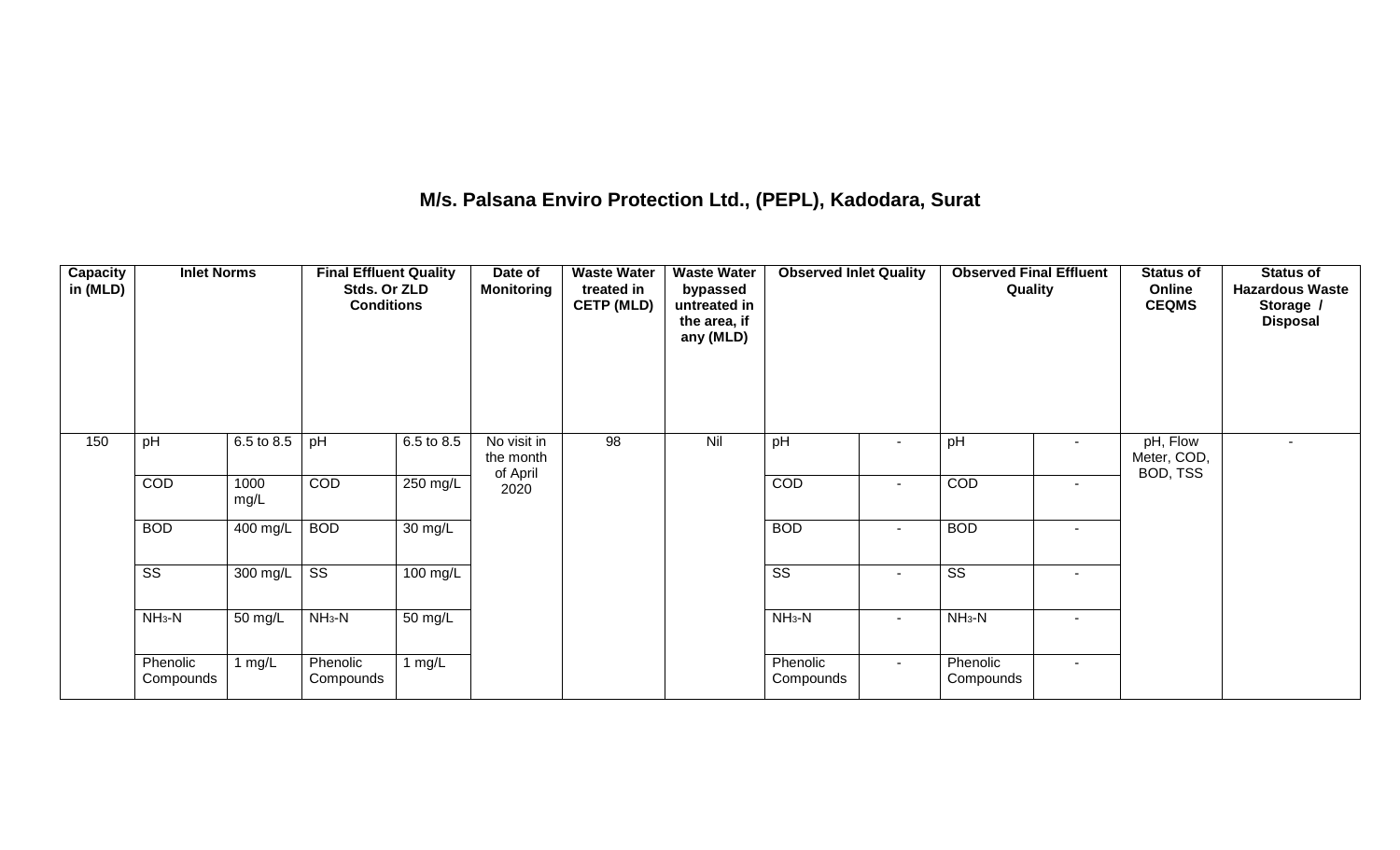### **M/s. Pandesara Infrastructure Ltd., GIDC- Pandesara, Surat**

| Capacity<br>in (MLD) | <b>Inlet Norms</b>     |              | <b>Final Effluent Quality</b><br>Stds. Or ZLD<br><b>Conditions</b> |                      | Date of<br><b>Monitoring</b> | <b>Waste Water</b><br>treated in<br><b>CETP (MLD)</b> | <b>Waste Water</b><br>bypassed<br>untreated in<br>the area, if<br>any (MLD) | <b>Observed Inlet Quality</b> |                | <b>Observed Final Effluent</b><br>Quality |                          | <b>Status of</b><br>Online<br><b>CEQMS</b> | <b>Status of</b><br><b>Hazardous Waste</b><br>Storage /<br><b>Disposal</b> |
|----------------------|------------------------|--------------|--------------------------------------------------------------------|----------------------|------------------------------|-------------------------------------------------------|-----------------------------------------------------------------------------|-------------------------------|----------------|-------------------------------------------|--------------------------|--------------------------------------------|----------------------------------------------------------------------------|
| 100                  | pH                     | $6.5 - 8.5$  | pH                                                                 | $6.5 - 8.5$          | No visit in<br>the month     | 81.5                                                  | Nil                                                                         | pH                            | $\blacksquare$ | pH                                        | $\sim$                   | pH, Flow<br>Meter, TOC,                    | $\sim$                                                                     |
|                      | COD                    | 1000<br>mg/L | COD                                                                | 250 mg/L             | of April<br>2020             |                                                       |                                                                             | COD                           | $\blacksquare$ | COD                                       | $\overline{\phantom{a}}$ | <b>COD</b>                                 |                                                                            |
|                      | <b>BOD</b>             | 400 mg/L     | <b>BOD</b>                                                         | $\overline{30}$ mg/L |                              |                                                       |                                                                             | <b>BOD</b>                    | $\sim$         | <b>BOD</b>                                |                          |                                            |                                                                            |
|                      | $\overline{\text{ss}}$ | 300 mg/L     | $\overline{\text{ss}}$                                             | 100 mg/L             |                              |                                                       |                                                                             | $\overline{\text{SS}}$        | $\sim$         | $\overline{\text{ss}}$                    | $\sim$                   |                                            |                                                                            |
|                      | $NH3-N$                | 50 mg/L      | $NH3-N$                                                            | 50 mg/L              |                              |                                                       |                                                                             | $NH_3-N$                      | $\sim$         | $NH_3-N$                                  | $\sim$                   |                                            |                                                                            |
|                      | Phenolic<br>Compounds  | 01 mg/L      | Phenolic<br>Compounds                                              | 01 mg/L              |                              |                                                       |                                                                             | Phenolic<br>Compounds         | $\sim$         | Phenolic<br>Compounds                     | $\sim$                   |                                            |                                                                            |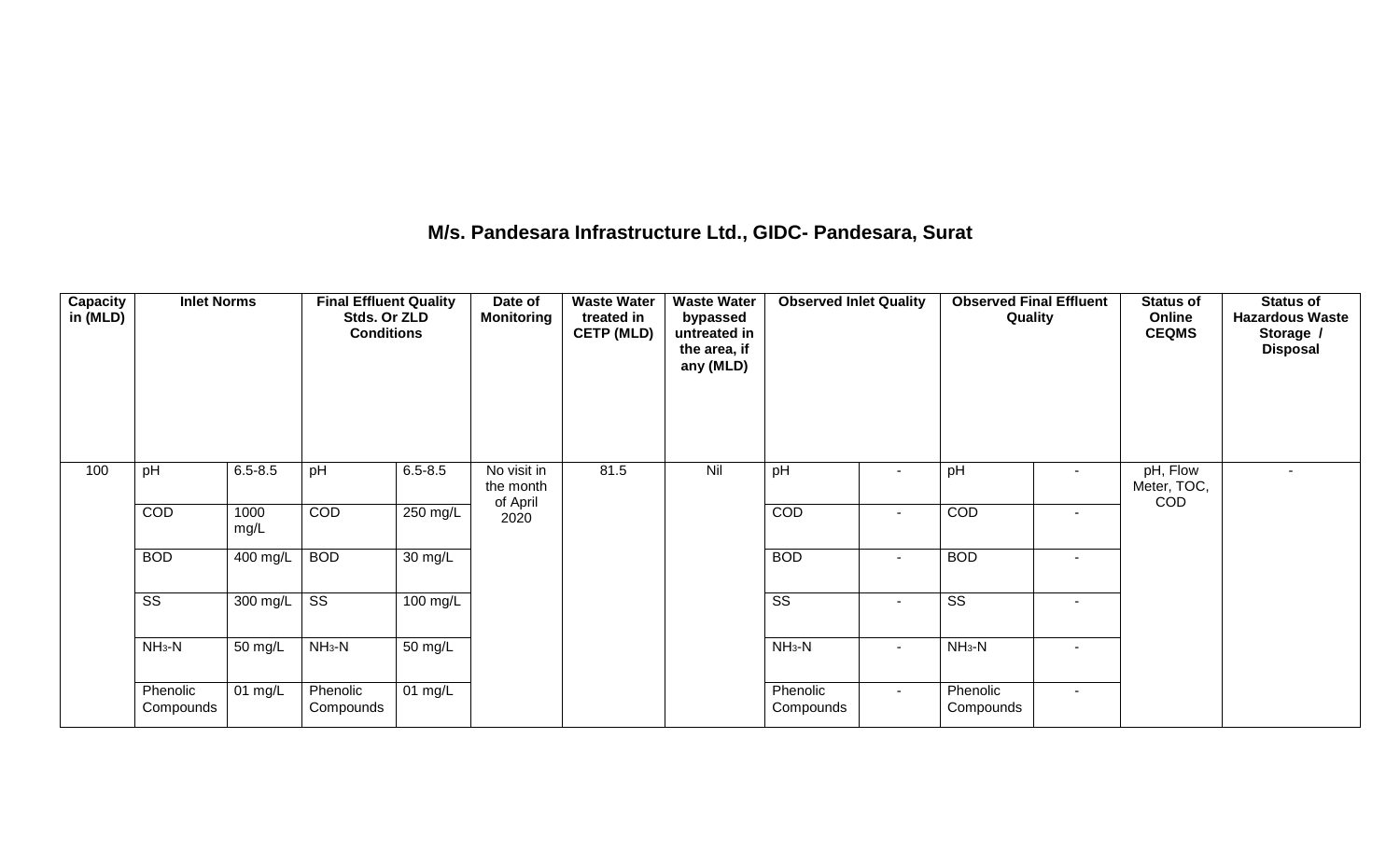## **M/s. CETP of Kejriwal Integrated Textile Park Ltd – KITPL**

| Capacity<br>in (MLD) | <b>Inlet Norms</b>     |                | <b>Final Effluent Quality</b><br>Stds. Or ZLD<br><b>Conditions</b> |                     | Date of<br>Monitoring    | <b>Waste Water</b><br>treated in<br><b>CETP (MLD)</b> | <b>Waste Water</b><br>bypassed<br>untreated in<br>the area, if<br>any (MLD) | <b>Observed Inlet Quality</b> |                          | <b>Observed Final Effluent</b><br>Quality |                          | <b>Status of</b><br>Online<br><b>CEQMS</b> | <b>Status of</b><br><b>Hazardous Waste</b><br>Storage /<br><b>Disposal</b> |
|----------------------|------------------------|----------------|--------------------------------------------------------------------|---------------------|--------------------------|-------------------------------------------------------|-----------------------------------------------------------------------------|-------------------------------|--------------------------|-------------------------------------------|--------------------------|--------------------------------------------|----------------------------------------------------------------------------|
| 0.84                 | pH                     | $6.5 - 8.5$    | pH                                                                 | $6.5 - 8.5$         | No visit in<br>the month | 0.5                                                   | Nil                                                                         | pH                            | $\overline{\phantom{a}}$ | pH                                        |                          | ٠                                          |                                                                            |
|                      | COD                    | $500$<br>mg/L  | COD                                                                | $<$ 20 mg/L         | of April<br>2020         |                                                       |                                                                             | COD                           | $\overline{\phantom{a}}$ | COD                                       | ٠                        |                                            |                                                                            |
|                      | <b>BOD</b>             | <200<br>mg/L   | <b>BOD</b>                                                         | $\overline{5}$ mg/L |                          |                                                       |                                                                             | <b>BOD</b>                    | $\sim$                   | <b>BOD</b>                                | $\sim$                   |                                            |                                                                            |
|                      | $\overline{\text{ss}}$ | < 150<br>mg/L  | $\overline{\text{ss}}$                                             | $<$ 5 mg/L          |                          |                                                       |                                                                             | $\overline{\text{ss}}$        | $\sim$                   | $\overline{\text{ss}}$                    | $\overline{\phantom{a}}$ |                                            |                                                                            |
|                      | $NH3-N$                | $\blacksquare$ | $NH3-N$                                                            | $\blacksquare$      |                          |                                                       |                                                                             | $NH_3-N$                      | $\sim$                   | $NH3-N$                                   | $\overline{\phantom{a}}$ |                                            |                                                                            |
|                      | Phenolic<br>Compounds  |                | Phenolic<br>Compounds                                              | $\sim$              |                          |                                                       |                                                                             | Phenolic<br>Compounds         | $\sim$                   | Phenolic<br>Compounds                     | $\sim$                   |                                            |                                                                            |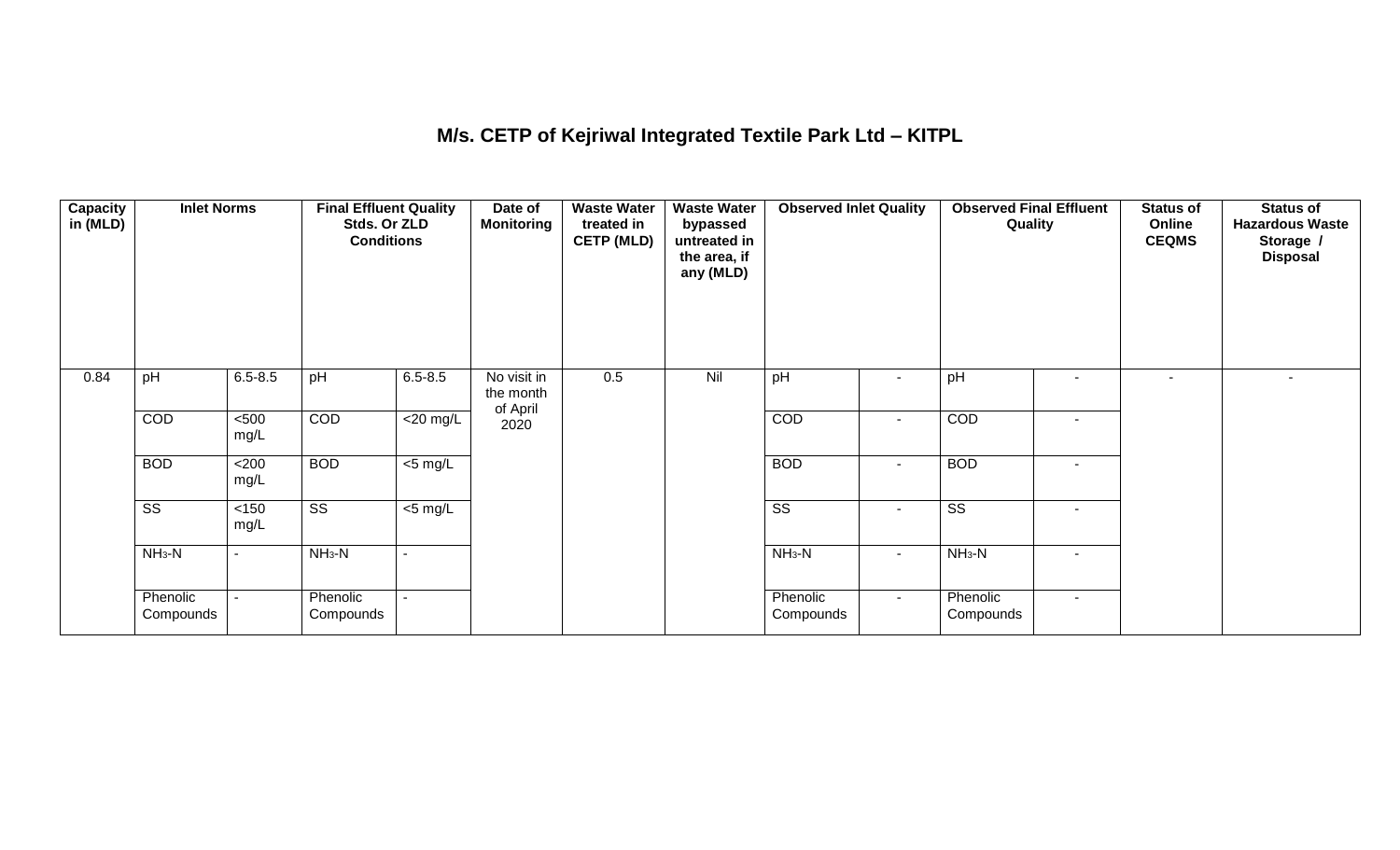## **M/s. Gujarat Eco Textile Park Pvt Ltd, Palsana, Surat**

| Capacity<br>in (MLD) | <b>Inlet Norms</b>     |              | <b>Final Effluent Quality</b><br>Stds. Or ZLD<br><b>Conditions</b> |                      | Date of<br>Monitoring                | <b>Waste Water</b><br>treated in<br><b>CETP (MLD)</b> | <b>Waste Water</b><br>bypassed<br>untreated in<br>the area, if<br>any (MLD) | <b>Observed Inlet Quality</b> |                          | <b>Observed Final Effluent</b><br>Quality |                          | <b>Status of</b><br>Online<br><b>CEQMS</b> | <b>Status of</b><br><b>Hazardous Waste</b><br>Storage /<br><b>Disposal</b> |
|----------------------|------------------------|--------------|--------------------------------------------------------------------|----------------------|--------------------------------------|-------------------------------------------------------|-----------------------------------------------------------------------------|-------------------------------|--------------------------|-------------------------------------------|--------------------------|--------------------------------------------|----------------------------------------------------------------------------|
| 60                   | pH                     | $6.5 - 8.5$  | pH                                                                 | 6.5 to 8.5           | No visit in<br>the month<br>of April | 29                                                    | Nil                                                                         | pH                            | ٠                        | pH                                        |                          | pH, Flow<br>Meter, COD<br>Meter            |                                                                            |
|                      | COD                    | 1000<br>mg/L | COD                                                                | 250 mg/L             | 2020                                 |                                                       |                                                                             | COD                           | $\overline{\phantom{a}}$ | COD                                       | $\overline{\phantom{a}}$ | including<br><b>TOC</b>                    |                                                                            |
|                      | <b>BOD</b>             | 400 mg/L     | <b>BOD</b>                                                         | 100 mg/L             |                                      |                                                       |                                                                             | <b>BOD</b>                    | $\sim$                   | <b>BOD</b>                                | $\blacksquare$           |                                            |                                                                            |
|                      | $\overline{\text{ss}}$ | 300 mg/L     | $\overline{\text{ss}}$                                             | $\overline{60}$ mg/L |                                      |                                                       |                                                                             | $\overline{\text{ss}}$        | $\sim$                   | $\overline{\text{ss}}$                    | $\sim$                   |                                            |                                                                            |
|                      | $NH3-N$                | 50 mg/L      | $NH3-N$                                                            | 50 mg/L              |                                      |                                                       |                                                                             | $NH_3-N$                      | $\sim$                   | $NH3-N$                                   | $\overline{\phantom{a}}$ |                                            |                                                                            |
|                      | Phenolic<br>Compounds  |              | Phenolic<br>Compounds                                              | 1 $mg/L$             |                                      |                                                       |                                                                             | Phenolic<br>Compounds         | $\sim$                   | Phenolic<br>Compounds                     | $\overline{\phantom{a}}$ |                                            |                                                                            |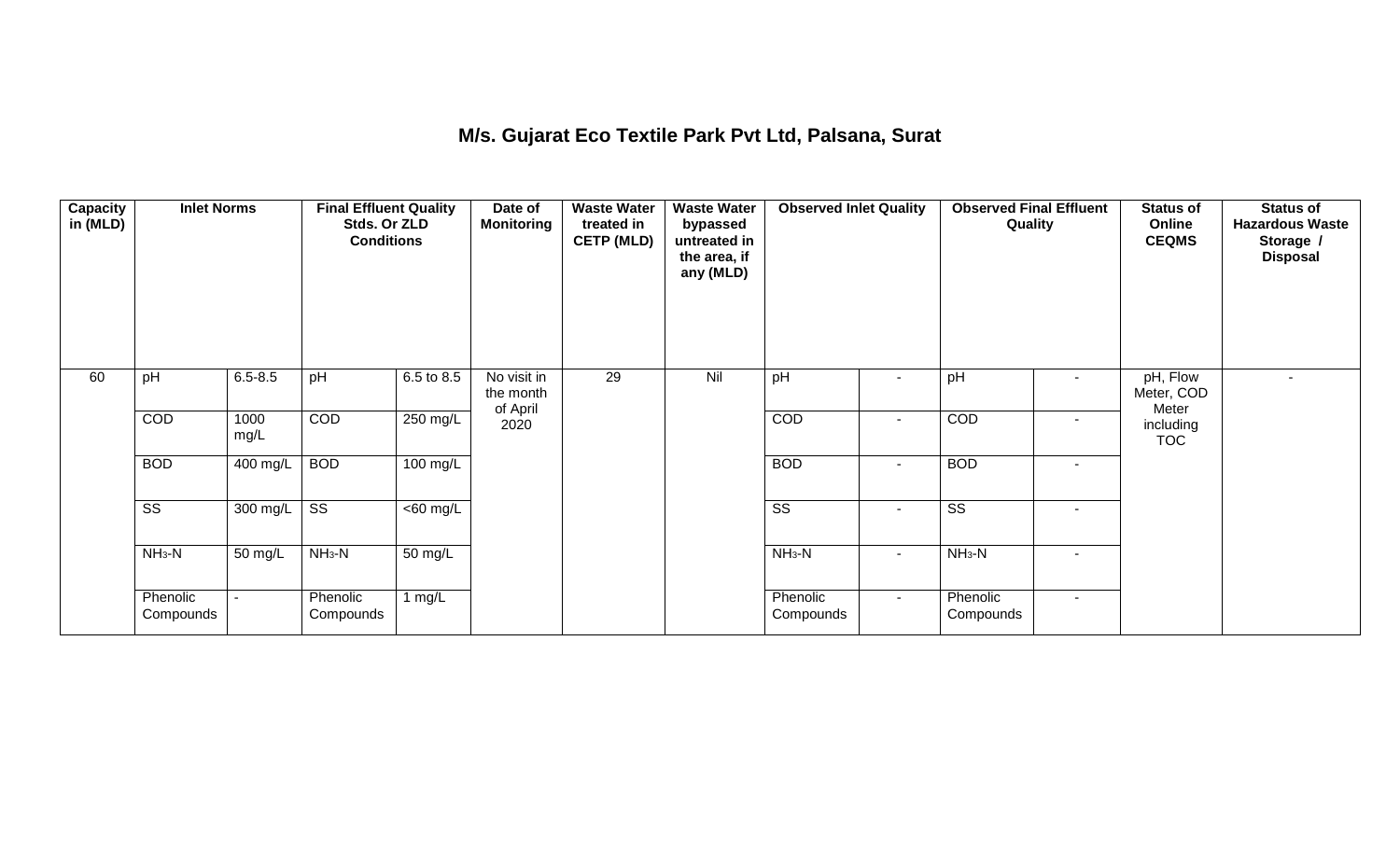### **M/s. Fairdeal Textile Parks Pvt. Ltd, Kosamaba, Surat**

| <b>Capacity</b><br>in (MLD) | <b>Inlet Norms</b>     |          | <b>Final Effluent Quality</b><br>Stds. Or ZLD<br><b>Conditions</b> |                      | Date of<br><b>Monitoring</b>         | <b>Waste Water</b><br>treated in<br><b>CETP (MLD)</b> | <b>Waste Water</b><br>bypassed<br>untreated in<br>the area, if<br>any (MLD) | Ob<br>served Inlet Quality |                | <b>Observed Final Effluent</b><br>Quality |                          | <b>Status of</b><br>Online<br><b>CEQMS</b> | <b>Status of</b><br><b>Hazardous Waste</b><br>Storage /<br><b>Disposal</b> |
|-----------------------------|------------------------|----------|--------------------------------------------------------------------|----------------------|--------------------------------------|-------------------------------------------------------|-----------------------------------------------------------------------------|----------------------------|----------------|-------------------------------------------|--------------------------|--------------------------------------------|----------------------------------------------------------------------------|
| 3.75                        | pH                     |          | pH                                                                 | 6.5 to 8.5           | No visit in<br>the month<br>of April | 1.39                                                  | Nil                                                                         | pH                         |                | pH                                        | $\overline{\phantom{a}}$ | pH, Flow<br>Meter                          |                                                                            |
|                             | COD                    | 500 mg/L | COD                                                                | 100 mg/L             | 2020                                 |                                                       |                                                                             | COD                        | $\blacksquare$ | COD                                       | $\overline{\phantom{a}}$ |                                            |                                                                            |
|                             | <b>BOD</b>             | 200 mg/L | <b>BOD</b>                                                         | 30 mg/L              |                                      |                                                       |                                                                             | <b>BOD</b>                 | $\sim$         | <b>BOD</b>                                | $\overline{\phantom{a}}$ |                                            |                                                                            |
|                             | $\overline{\text{ss}}$ |          | $\overline{\text{ss}}$                                             | $\overline{60}$ mg/L |                                      |                                                       |                                                                             | $\overline{\text{ss}}$     | $\blacksquare$ | $\overline{\text{ss}}$                    | $\overline{\phantom{a}}$ |                                            |                                                                            |
|                             | $NH3-N$                |          | $NH3-N$                                                            | $\overline{50}$ mg/L |                                      |                                                       |                                                                             | $NH3-N$                    | $\sim$         | $NH3-N$                                   | $\overline{\phantom{a}}$ |                                            |                                                                            |
|                             | Phenolic<br>Compounds  |          | Phenolic<br>Compounds                                              | 1 $mg/L$             |                                      |                                                       |                                                                             | Phenolic<br>Compounds      | $\sim$ .       | Phenolic<br>Compounds                     | $\sim$                   |                                            |                                                                            |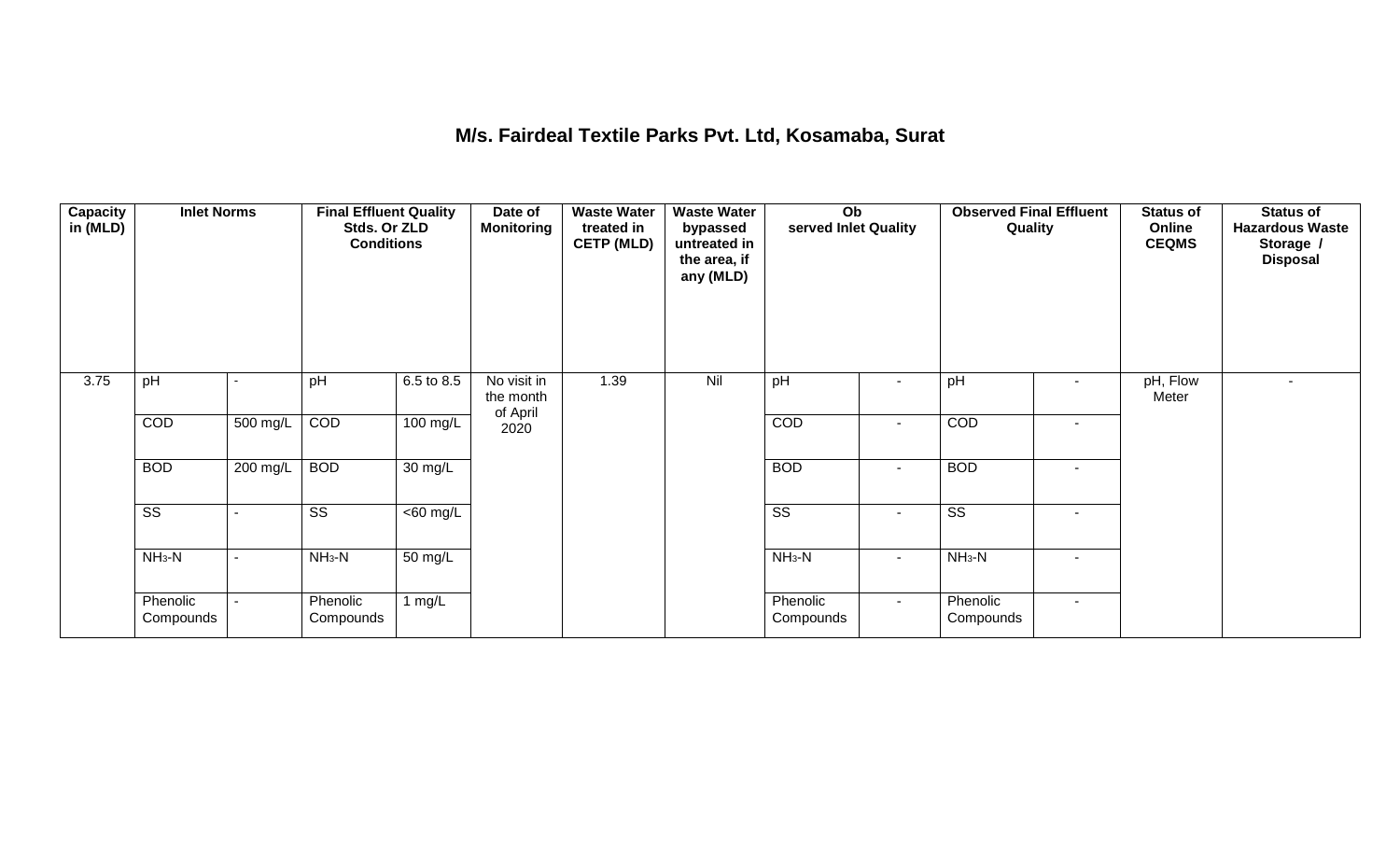## **M/s. New Palsana Industrial Co. Op. Society Ltd., Palsana, Surat**

| Capacity<br>in (MLD) | <b>Inlet Norms</b>     |                       | <b>Final Effluent Quality</b><br>Stds. Or ZLD<br><b>Conditions</b> |                   | Date of<br><b>Monitoring</b>         | <b>Waste Water</b><br>treated in<br><b>CETP (MLD)</b> | <b>Waste Water</b><br>bypassed<br>untreated in<br>the area, if<br>any (MLD) | <b>Observed Inlet Quality</b> |                          | <b>Observed Final Effluent</b><br>Quality |        | <b>Status of</b><br>Online<br><b>CEQMS</b> | <b>Status of</b><br><b>Hazardous Waste</b><br>Storage /<br><b>Disposal</b> |
|----------------------|------------------------|-----------------------|--------------------------------------------------------------------|-------------------|--------------------------------------|-------------------------------------------------------|-----------------------------------------------------------------------------|-------------------------------|--------------------------|-------------------------------------------|--------|--------------------------------------------|----------------------------------------------------------------------------|
| 45                   | pH                     | $6.5 - 8.5$           | pH                                                                 | $6.5 - 8.5$       | No visit in<br>the month<br>of April | $\overline{25}$                                       | Nil                                                                         | pH                            | $\overline{\phantom{a}}$ | pH                                        | $\sim$ | pH, Flow<br>meter, COD,<br>BOD, TSS        |                                                                            |
|                      | COD                    | 1000<br>mg/L          | COD                                                                | 250 mg/L          | 2020                                 |                                                       |                                                                             | COD                           | $\blacksquare$           | COD                                       | $\sim$ |                                            |                                                                            |
|                      | <b>BOD</b>             | 400 mg/L              | <b>BOD</b>                                                         | $30 \text{ mg/L}$ |                                      |                                                       |                                                                             | <b>BOD</b>                    | $\sim$                   | <b>BOD</b>                                | $\sim$ |                                            |                                                                            |
|                      | $\overline{\text{ss}}$ | $300 \text{ mg/L}$ SS |                                                                    | $<$ 60 mg/L       |                                      |                                                       |                                                                             | $\overline{\text{SS}}$        | $\blacksquare$           | $\overline{\text{ss}}$                    | $\sim$ |                                            |                                                                            |
|                      | $NH3-N$                | 50 mg/L               | $NH3-N$                                                            | 50 mg/L           |                                      |                                                       |                                                                             | $NH3-N$                       | $\sim$                   | $NH3-N$                                   | $\sim$ |                                            |                                                                            |
|                      | Phenolic<br>Compounds  | mg/L                  | Phenolic<br>Compounds                                              | 1 $mg/L$          |                                      |                                                       |                                                                             | Phenolic<br>Compounds         | $\sim$                   | Phenolic<br>Compounds                     | $\sim$ |                                            |                                                                            |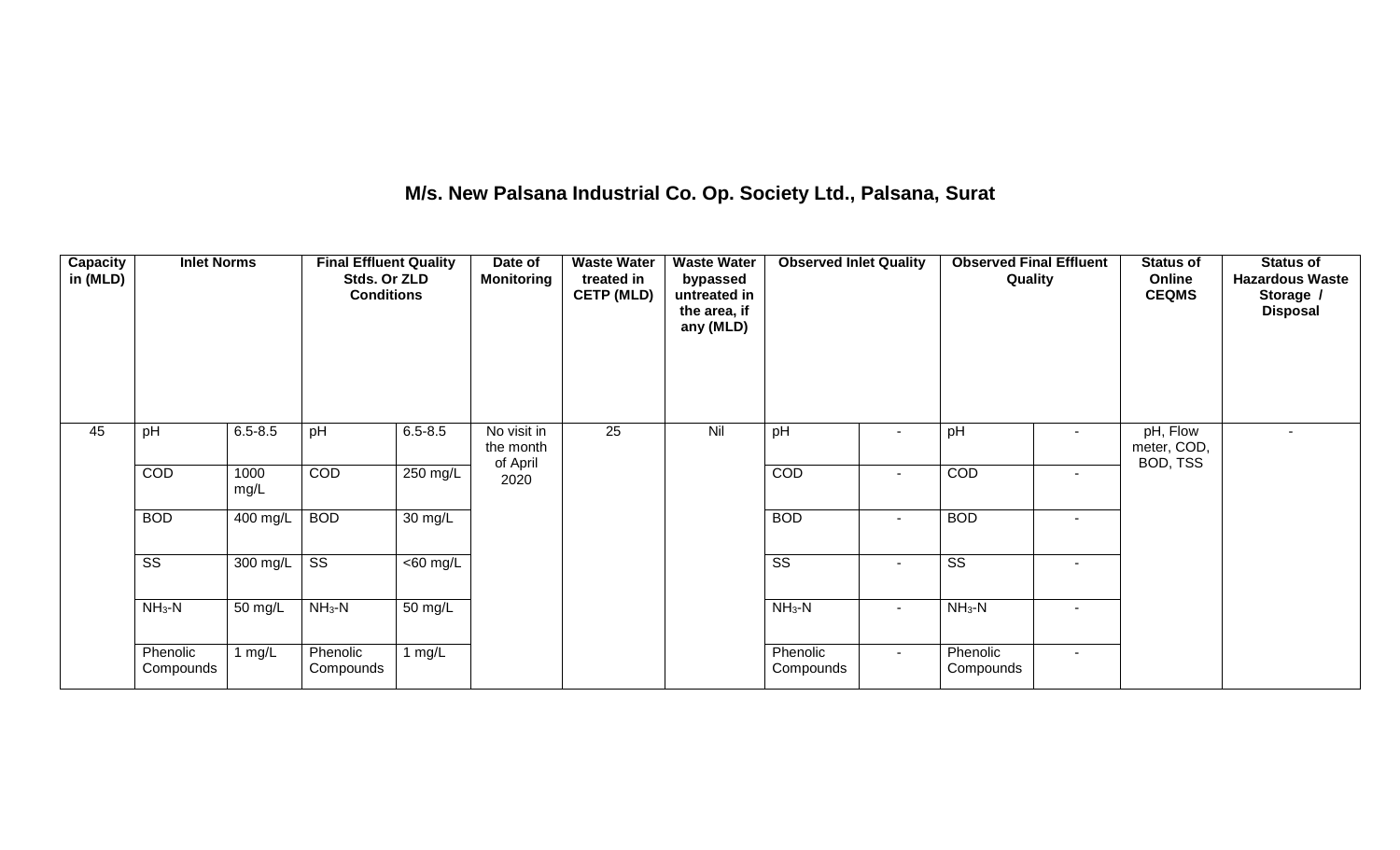## **M/s. Vapi Waste & Effluent Management Co. Ltd, Vapi**

| Capacity<br>in (MLD) | <b>Inlet Norms</b>     |                       |                        | <b>Final Effluent Quality</b><br>Date of<br><b>Monitoring</b><br>Stds. Or ZLD<br><b>Conditions</b> |                              | <b>Waste Water</b><br>treated in<br><b>CETP (MLD)</b> | <b>Waste Water</b><br>bypassed<br>untreated in<br>the area, if<br>any (MLD) | <b>Observed Inlet Quality</b> |           | Quality                |             | <b>Status of</b><br>Online<br><b>CEQMS</b> | <b>Status of</b><br><b>Hazardous Waste</b><br>Storage /<br><b>Disposal</b> |
|----------------------|------------------------|-----------------------|------------------------|----------------------------------------------------------------------------------------------------|------------------------------|-------------------------------------------------------|-----------------------------------------------------------------------------|-------------------------------|-----------|------------------------|-------------|--------------------------------------------|----------------------------------------------------------------------------|
| 55                   | pH                     | $6.5 - 8.5$           | 0.                     | $6.5 - 8.5$                                                                                        | Average<br>value of<br>April | 54                                                    | Nil                                                                         | pH                            | 7.48      | pH                     | 7.00        | pH, Flow<br>Meter, TOC &<br>DO Meter       |                                                                            |
|                      | COD                    | 1000<br>mg/L          | COD                    | 250 mg/L                                                                                           | 2020                         |                                                       |                                                                             | COD                           | 925 mg/L  | COD                    | 218 mg/L    |                                            |                                                                            |
|                      | <b>BOD</b>             | $\overline{400}$ mg/L | <b>BOD</b>             | $\overline{30}$ mg/L                                                                               |                              |                                                       |                                                                             | <b>BOD</b>                    | 241 mg/L  | <b>BOD</b>             | 25 mg/L     |                                            |                                                                            |
|                      | $\overline{\text{ss}}$ | 300 mg/L              | $\overline{\text{ss}}$ | 100 mg/L                                                                                           |                              |                                                       |                                                                             | $\overline{\text{ss}}$        | 131 mg/L  | $\overline{\text{ss}}$ | 55 mg/L     |                                            |                                                                            |
|                      | $NH3-N$                | 50 mg/L               | $NH3-N$                | $\overline{50}$ mg/L                                                                               |                              |                                                       |                                                                             | $NH_3-N$                      | 44 mg/L   | $NH3-N$                | 41 mg/L     |                                            |                                                                            |
|                      | Phenolic<br>Compounds  | 1 $mg/L$              | Phenolic<br>Compounds  | 1 $mg/L$                                                                                           |                              |                                                       |                                                                             | Phenolic<br>Compounds         | 2.43 mg/L | Phenolic<br>Compounds  | $0.32$ mg/L |                                            |                                                                            |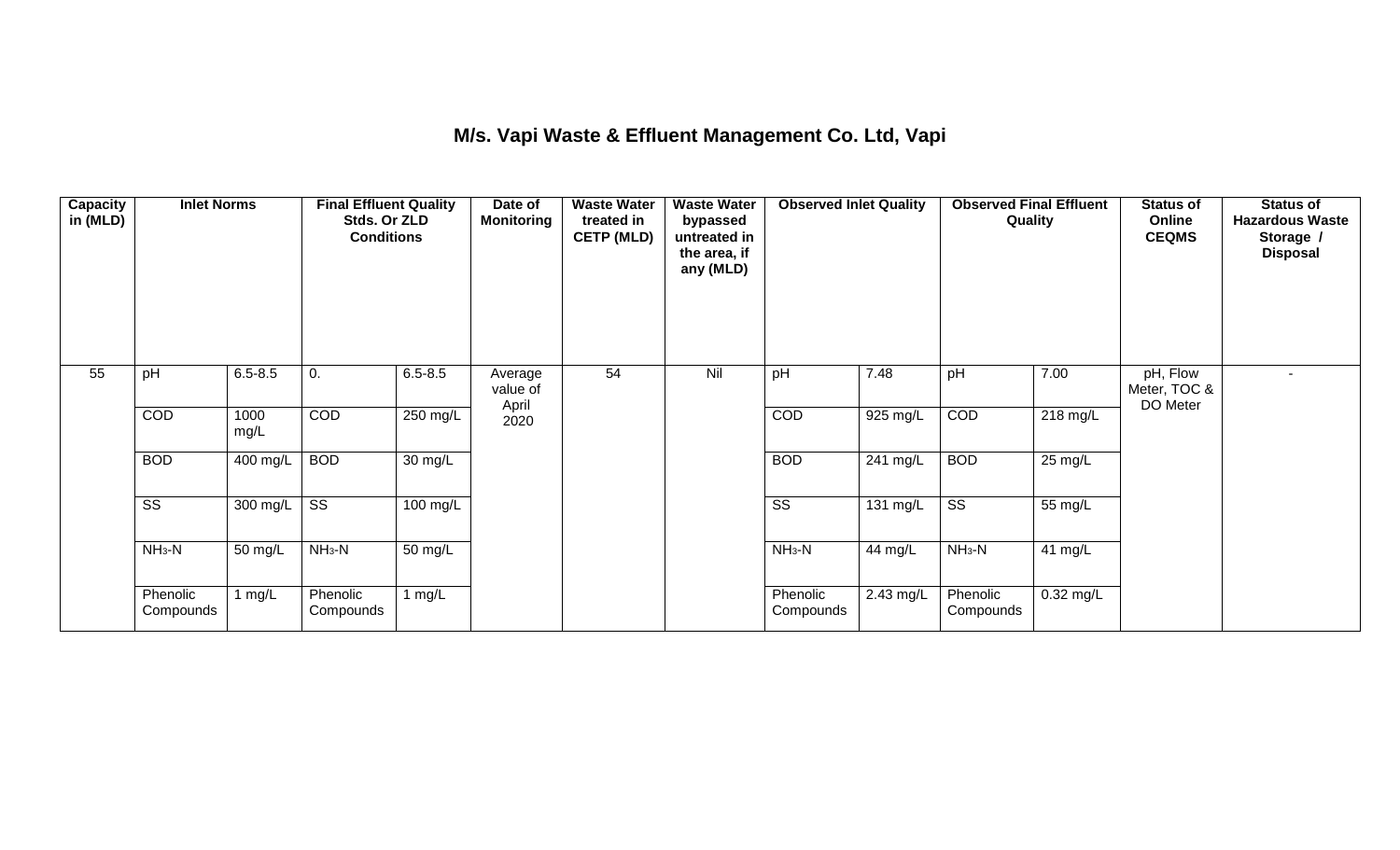## **M/s. Sarigam Clean Initiative (Old Name-Gujarat Industrial Development Corporation), Sarigam**

| Capacity<br>in (MLD) | <b>Inlet Norms</b>                              | Stds. Or ZLD<br><b>Conditions</b> |                                      | <b>Final Effluent Quality</b> | Date of<br><b>Monitoring</b>         | <b>Waste Water</b><br>treated in<br><b>CETP (MLD)</b> | <b>Waste Water</b><br>bypassed<br>untreated in<br>the area, if<br>any (MLD) | <b>Observed Inlet Quality</b>        |                | <b>Observed Final Effluent</b><br>Quality |        | <b>Status of</b><br>Online<br><b>CEQMS</b> | <b>Status of</b><br><b>Hazardous Waste</b><br>Storage /<br><b>Disposal</b> |
|----------------------|-------------------------------------------------|-----------------------------------|--------------------------------------|-------------------------------|--------------------------------------|-------------------------------------------------------|-----------------------------------------------------------------------------|--------------------------------------|----------------|-------------------------------------------|--------|--------------------------------------------|----------------------------------------------------------------------------|
| 12.5                 | pH                                              | $6.5 - 8.5$                       | pH                                   | $6.5 - 8.5$                   | No visit in<br>the month<br>of April | 9                                                     | Nil                                                                         | pH                                   | $\blacksquare$ | pH                                        | $\sim$ | Flow Meter,<br>TOC meter                   |                                                                            |
|                      | COD                                             | 1000<br>mg/L                      | COD                                  | $250$ mg/L                    | 2020                                 |                                                       |                                                                             | COD                                  | $\sim$         | COD                                       | . —    |                                            |                                                                            |
|                      | BOD <sub>(3</sub><br>days at<br>$27^{\circ}C$ ) | 400 mg/L                          | BOD(3)<br>days at<br>$27^{\circ}C$ ) | 100 mg/L                      |                                      |                                                       |                                                                             | BOD(3)<br>days at<br>$27^{\circ}C$ ) | $\sim$         | BOD (3 days<br>at $27^{\circ}$ C)         | $\sim$ |                                            |                                                                            |
|                      | $\overline{\text{SS}}$                          | 300 mg/L                          | $\overline{\text{SS}}$               | 100 mg/L                      |                                      |                                                       |                                                                             | $\overline{\text{ss}}$               | $\blacksquare$ | $\overline{\text{ss}}$                    |        |                                            |                                                                            |
|                      | $NH3-N$                                         | 50 mg/L                           | $NH3-N$                              | 50 mg/L                       |                                      |                                                       |                                                                             | $NH_3-N$                             | $\sim$         | $NH3-N$                                   |        |                                            |                                                                            |
|                      | Phenolic<br>Compounds                           | 1 $mg/L$                          | Phenolic<br>Compounds                | 1 $mg/L$                      |                                      |                                                       |                                                                             | Phenolic<br>Compounds                | $\sim$         | Phenolic<br>Compounds                     | $\sim$ |                                            |                                                                            |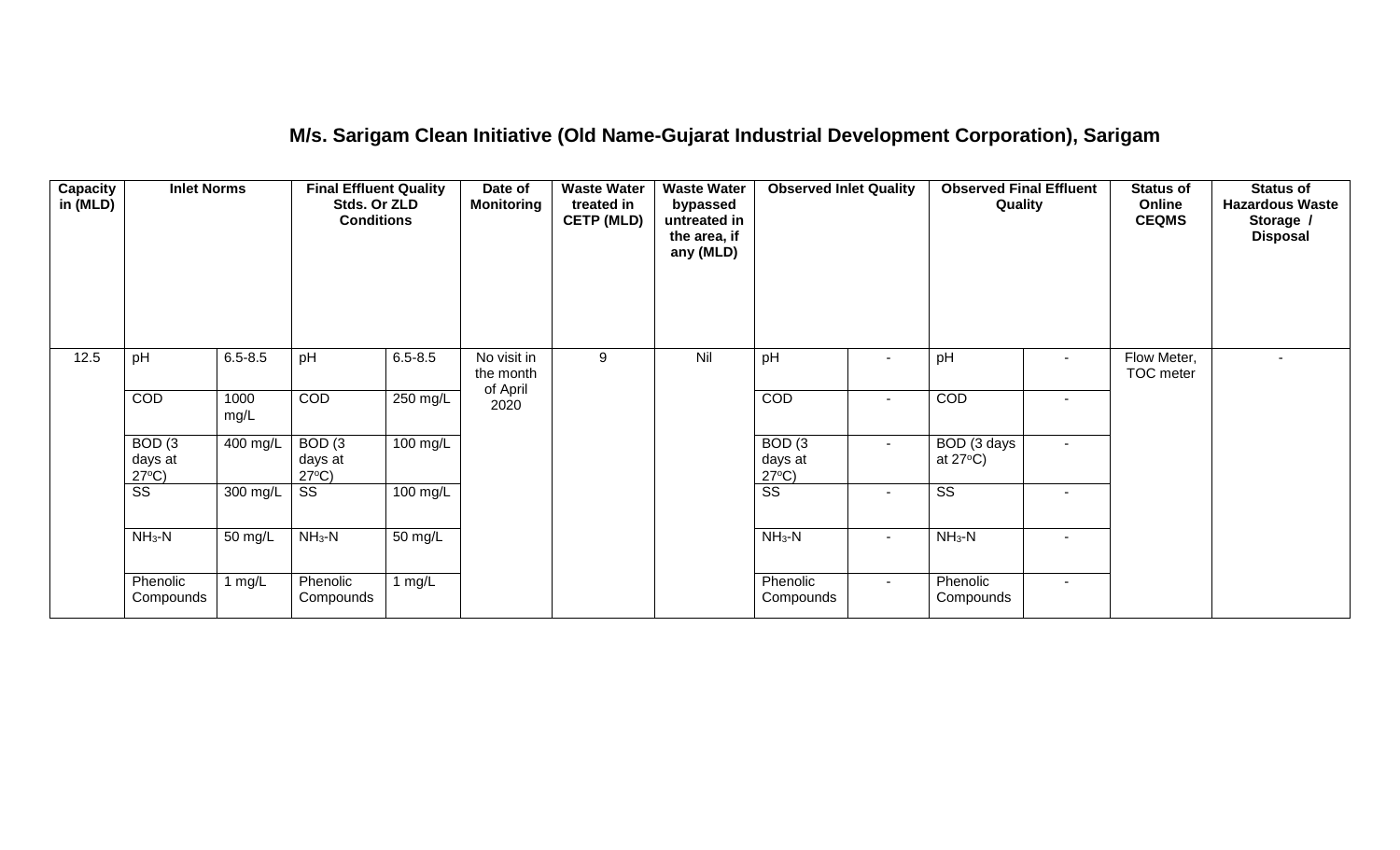### **M/s. Veraval Industries Association, Veraval, Junagadh**

| Capacity<br>in (MLD) |                        | <b>Inlet Norms</b><br><b>Final Effluent Quality</b><br>Stds. Or ZLD<br><b>Conditions</b> |                        | Date of<br><b>Monitoring</b> | <b>Waste Water</b><br>treated in<br><b>CETP (MLD)</b> | <b>Waste Water</b><br>bypassed<br>untreated in<br>the area, if<br>any (MLD) | <b>Observed Inlet Quality</b> |                        | <b>Observed Final Effluent</b><br>Quality |                        | <b>Status of</b><br>Online<br><b>CEQMS</b> | <b>Status of</b><br><b>Hazardous Waste</b><br>Storage /<br><b>Disposal</b> |        |
|----------------------|------------------------|------------------------------------------------------------------------------------------|------------------------|------------------------------|-------------------------------------------------------|-----------------------------------------------------------------------------|-------------------------------|------------------------|-------------------------------------------|------------------------|--------------------------------------------|----------------------------------------------------------------------------|--------|
| 5                    | pH                     | 5.5 to 9                                                                                 | pH                     | 6 to 9                       | No visit in<br>the month<br>of April                  | 5                                                                           | Nil                           | pH                     | $\blacksquare$                            | pH                     | $\overline{\phantom{a}}$                   | $\overline{\phantom{a}}$                                                   | $\sim$ |
|                      | COD                    | 3500<br>mg/L                                                                             | COD                    | $250 \text{ mg/L}$           | 2020                                                  |                                                                             |                               | COD                    | $\blacksquare$                            | COD                    | $\overline{\phantom{a}}$                   |                                                                            |        |
|                      | <b>BOD</b>             | 1000<br>mg/L                                                                             | <b>BOD</b>             | $\overline{100}$ mg/L        |                                                       |                                                                             |                               | <b>BOD</b>             | $\blacksquare$                            | <b>BOD</b>             |                                            |                                                                            |        |
|                      | $\overline{\text{ss}}$ | 200 mg/L                                                                                 | $\overline{\text{ss}}$ | $100 \text{ mg/L}$           |                                                       |                                                                             |                               | $\overline{\text{ss}}$ | $\blacksquare$                            | $\overline{\text{ss}}$ | $\overline{\phantom{a}}$                   |                                                                            |        |
|                      | $NH3-N$                | 50 mg/L                                                                                  | $NH3-N$                | $\overline{50}$ mg/L         |                                                       |                                                                             |                               | $NH_3-N$               | $\sim$                                    | $NH3-N$                | $\overline{\phantom{a}}$                   |                                                                            |        |
|                      | Phenol                 | $\overline{\phantom{a}}$                                                                 | Phenol                 |                              |                                                       |                                                                             |                               | Phenolic<br>Compounds  | $\sim$                                    | Phenolic<br>Compounds  | $\blacksquare$                             |                                                                            |        |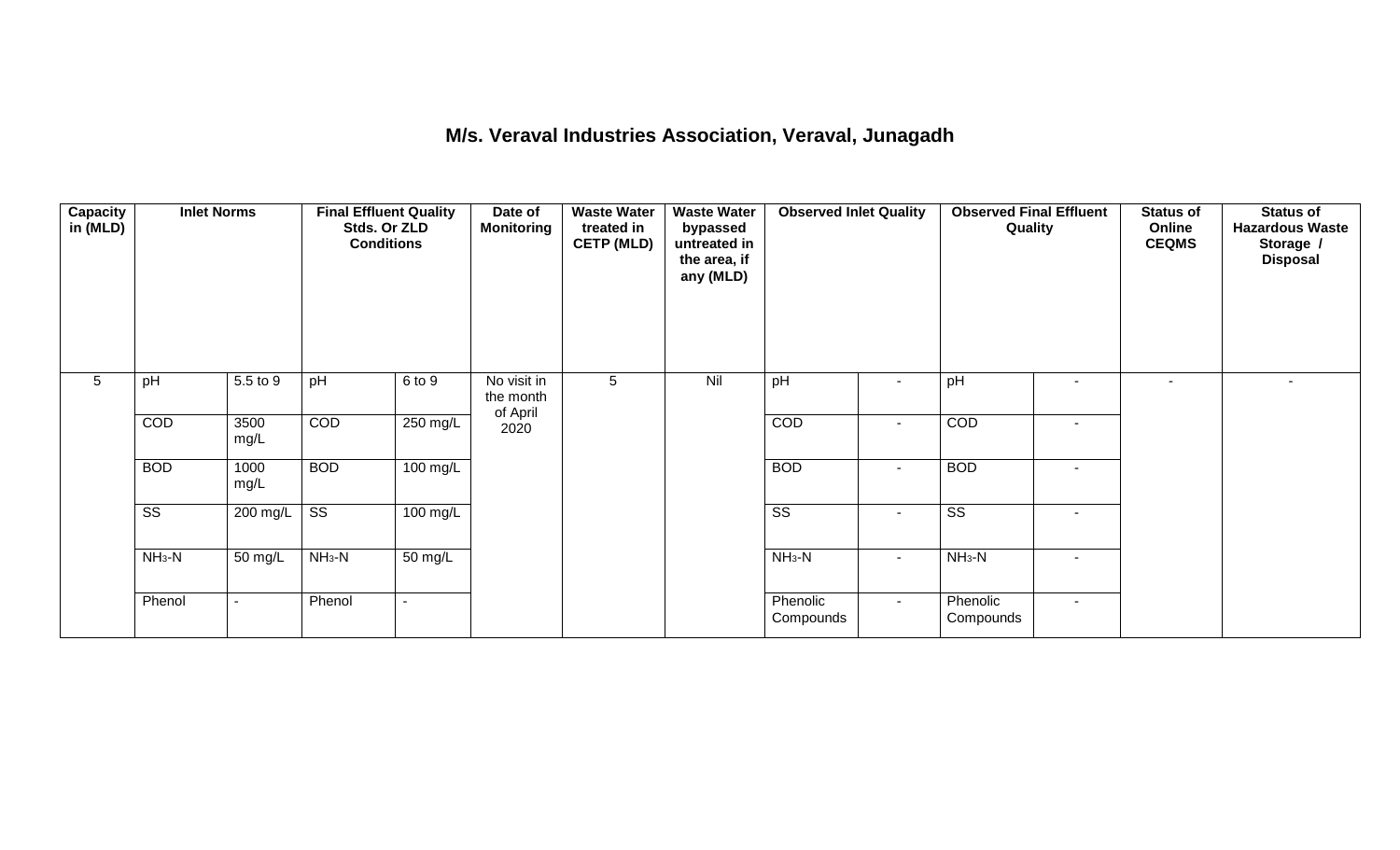### **M/s. Bhatgam Washing Ghat Suddhikaran Yojana Pvt. Ltd., Bhatgam, Rajkot**

| <b>Capacity</b><br>in (MLD) | <b>Inlet Norms</b>     | <b>Final Effluent Quality</b><br>Stds. Or ZLD<br><b>Conditions</b> |                        |                    | Date of<br><b>Monitoring</b>   | <b>Waste Water</b><br>treated in<br><b>CETP (MLD)</b> | <b>Waste Water</b><br>bypassed<br>untreated in<br>the area, if<br>any (MLD) | <b>Observed Inlet Quality</b> |                | <b>Observed Final Effluent</b><br>Quality |        | <b>Status of</b><br>Online<br><b>CEQMS</b> | <b>Status of</b><br><b>Hazardous Waste</b><br>Storage /<br><b>Disposal</b> |
|-----------------------------|------------------------|--------------------------------------------------------------------|------------------------|--------------------|--------------------------------|-------------------------------------------------------|-----------------------------------------------------------------------------|-------------------------------|----------------|-------------------------------------------|--------|--------------------------------------------|----------------------------------------------------------------------------|
| 30                          | pH                     | $10.5 - 12$                                                        | pH                     | $6.5 - 9$          | No<br>sampling in<br>the month | 10                                                    | Nil                                                                         | pH                            | $\blacksquare$ | pH                                        | $\sim$ | pH, Flow<br>meter, SS,<br>Color, MLSS,     | $\overline{\phantom{a}}$                                                   |
|                             | COD                    | 1000<br>mg/L                                                       | COD                    | $100 \text{ mg/L}$ | of April<br>2020               |                                                       |                                                                             | COD                           | $\sim$         | COD                                       | $\sim$ | <b>COD</b>                                 |                                                                            |
|                             | <b>BOD</b>             | 350 mg/L                                                           | <b>BOD</b>             | 30 mg/L            |                                |                                                       |                                                                             | <b>BOD</b>                    | $\sim$         | <b>BOD</b>                                | $\sim$ |                                            |                                                                            |
|                             | $\overline{\text{ss}}$ | 2000<br>mg/L                                                       | $\overline{\text{ss}}$ | $100$ mg/L         |                                |                                                       |                                                                             | $\overline{\text{ss}}$        | $\blacksquare$ | $\overline{\text{ss}}$                    | $\sim$ |                                            |                                                                            |
|                             | $NH3-N$                | 75 mg/L                                                            | $NH3-N$                | 50 mg/L            |                                |                                                       |                                                                             | $NH3-N$                       | $\blacksquare$ | $NH3-N$                                   | $\sim$ |                                            |                                                                            |
|                             | Phenolic<br>Compounds  | 5 mg/L                                                             | Phenolic<br>Compounds  | 1 $mg/L$           |                                |                                                       |                                                                             | Phenolic<br>Compounds         | $\sim$         | Phenolic<br>Compounds                     | $\sim$ |                                            |                                                                            |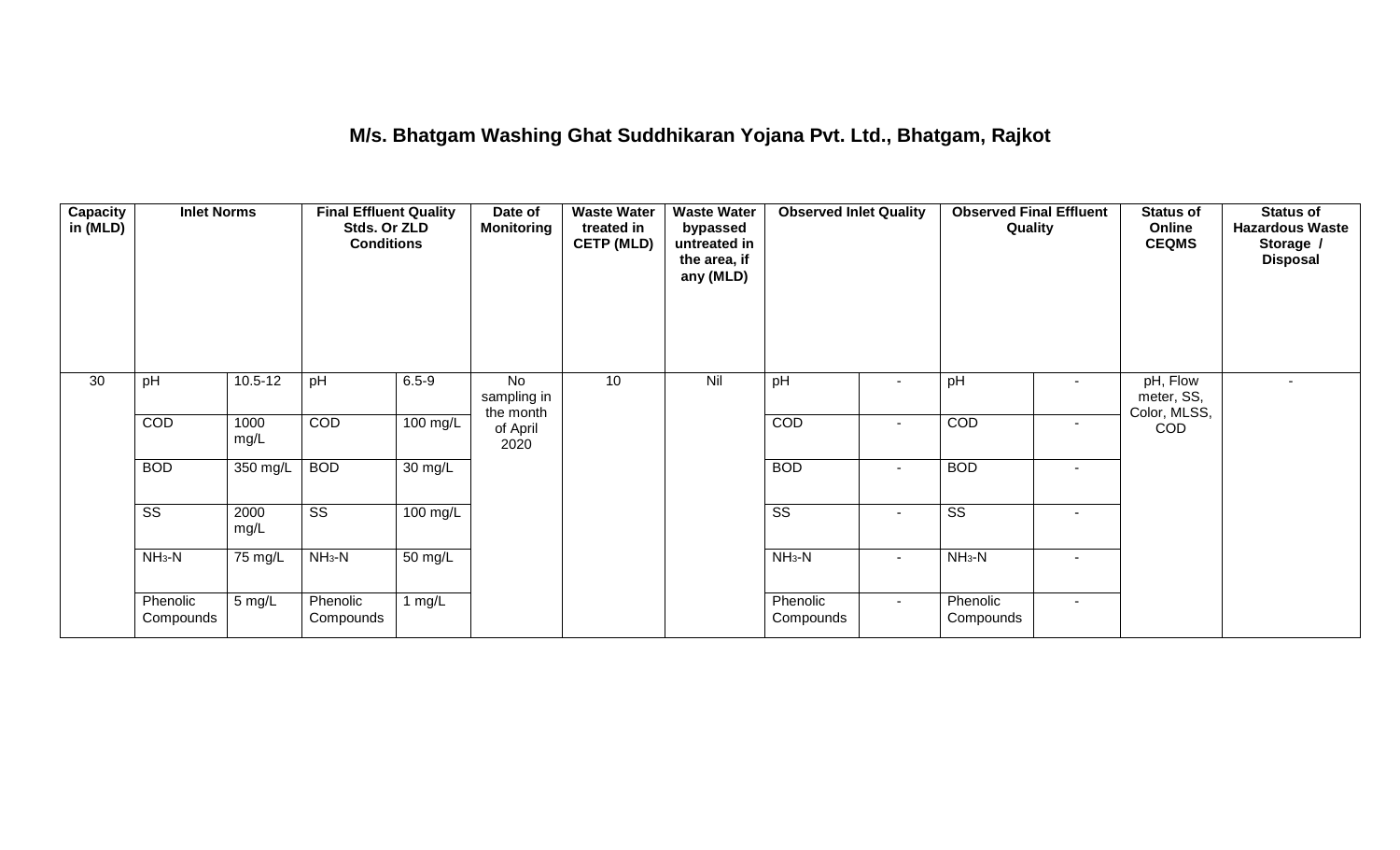# **M/s. Jetpur Dyeing & Printing Association, Jetpur, Rajkot**

| Capacity<br>in (MLD) | <b>Inlet Norms</b>                      |               | <b>Final Effluent Quality</b><br>Stds. Or ZLD<br><b>Conditions</b> |             | <b>Waste Water</b><br>Date of<br><b>Monitoring</b><br>treated in<br><b>CETP (MLD)</b> |      | <b>Waste Water</b><br>bypassed<br>untreated in<br>the area, if<br>any (MLD) | <b>Observed Inlet Quality</b>    |                   | <b>Observed Final Effluent</b><br>Quality |        | <b>Status of</b><br>Online<br><b>CEQMS</b> | <b>Status of</b><br><b>Hazardous Waste</b><br>Storage /<br><b>Disposal</b> |
|----------------------|-----------------------------------------|---------------|--------------------------------------------------------------------|-------------|---------------------------------------------------------------------------------------|------|-----------------------------------------------------------------------------|----------------------------------|-------------------|-------------------------------------------|--------|--------------------------------------------|----------------------------------------------------------------------------|
| 10.00                | pH                                      | $10.5 - 12.0$ | pH                                                                 | $6.5 - 9$   | No<br>sampling<br>in the                                                              | 7.00 | <b>Nil</b>                                                                  | pH                               | $\blacksquare$    | pH                                        | $\sim$ | pH, Flow<br>meter                          |                                                                            |
|                      | $\overline{COD}$                        | 1000<br>mg/L  | $\overline{COD}$                                                   | 250<br>mg/L | month of<br>April 2020                                                                |      |                                                                             | $\overline{COD}$                 | $\blacksquare$    | COD                                       | $\sim$ |                                            |                                                                            |
|                      | <b>BOD</b>                              | 350<br>mg/L   | <b>BOD</b>                                                         | 100<br>mg/L |                                                                                       |      |                                                                             | <b>BOD</b>                       | $\blacksquare$    | <b>BOD</b>                                | $\sim$ |                                            |                                                                            |
|                      | $\overline{\text{ss}}$                  | 2000<br>mg/L  | $\overline{\text{ss}}$                                             | 100<br>mg/L |                                                                                       |      |                                                                             | $\overline{\text{ss}}$           | ٠                 | $\overline{\text{ss}}$                    | $\sim$ |                                            |                                                                            |
|                      | $NH3-N$<br>75 mg/L<br>$NH3-N$           |               | 50 mg/L                                                            |             |                                                                                       |      | $NH3-N$                                                                     | $\sim$                           | $NH3-N$<br>$\sim$ |                                           |        |                                            |                                                                            |
|                      | <b>Phenolic</b><br>Compound<br><b>S</b> | 5 mg/L        | <b>Phenolic</b><br>Compound<br>s                                   | 1 mg/L      |                                                                                       |      |                                                                             | <b>Phenolic</b><br>Compound<br>S | $\sim$            | <b>Phenolic</b><br>Compound<br>S          | $\sim$ |                                            |                                                                            |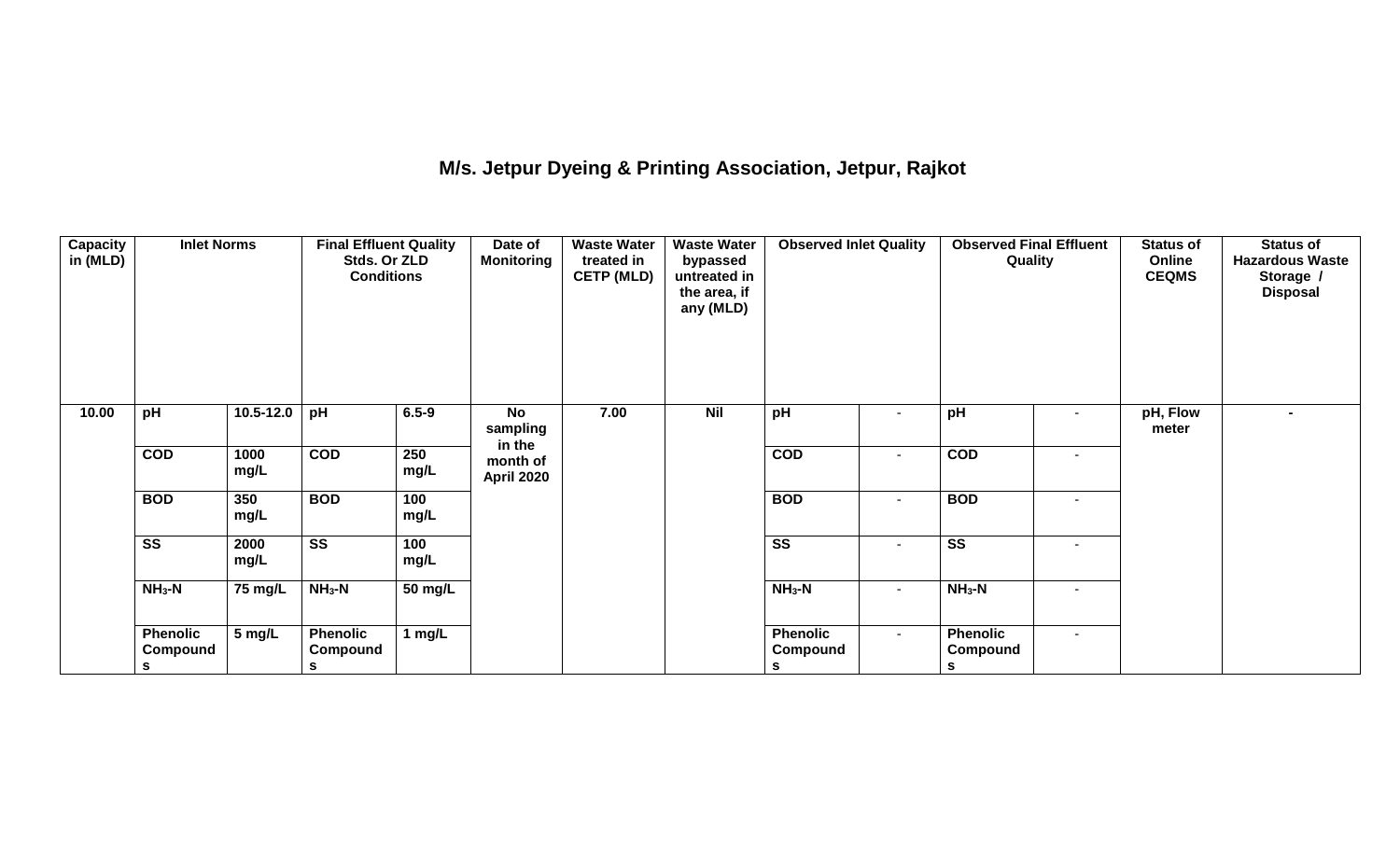# **M/s. Shri Dhareshwar GIDC Vistar Association,Dhareshwar, Rajkot**

| <b>Capacity</b><br>in (MLD) |                        | <b>Inlet Norms</b><br><b>Final Effluent Quality</b><br>Stds. Or ZLD<br><b>Conditions</b> |                        |                      | Date of<br><b>Monitoring</b>         | <b>Waste Water</b><br>treated in<br><b>CETP (MLD)</b> | <b>Waste Water</b><br>bypassed<br>untreated in<br>the area, if<br>any (MLD) | <b>Observed Inlet Quality</b> |        | <b>Observed Final Effluent</b><br>Quality |                          | <b>Status of</b><br>Online<br><b>CEQMS</b> | <b>Status of</b><br><b>Hazardous Waste</b><br>Storage /<br><b>Disposal</b> |
|-----------------------------|------------------------|------------------------------------------------------------------------------------------|------------------------|----------------------|--------------------------------------|-------------------------------------------------------|-----------------------------------------------------------------------------|-------------------------------|--------|-------------------------------------------|--------------------------|--------------------------------------------|----------------------------------------------------------------------------|
| 0.09                        | pH                     | $10.5 - 12$                                                                              | pH                     | 6.5 to 9             | No visit in<br>the month<br>of April | 0.09                                                  | Nil                                                                         | pH                            |        | pH                                        | $\sim$                   | pH, Flow<br>Meter                          | $\sim$                                                                     |
|                             | COD                    | 1000<br>mg/L                                                                             | COD                    | $100$ mg/L           | 2020                                 |                                                       |                                                                             | COD                           |        | COD                                       | $\overline{\phantom{a}}$ |                                            |                                                                            |
|                             | <b>BOD</b>             | 350 mg/L                                                                                 | <b>BOD</b>             | $\overline{30}$ mg/L |                                      |                                                       |                                                                             | <b>BOD</b>                    | $\sim$ | <b>BOD</b>                                | $\sim$                   |                                            |                                                                            |
|                             | $\overline{\text{ss}}$ | 2000<br>mg/L                                                                             | $\overline{\text{ss}}$ | $100$ mg/L           |                                      |                                                       |                                                                             | $\overline{\text{ss}}$        | $\sim$ | $\overline{\text{ss}}$                    | $\sim$                   |                                            |                                                                            |
|                             | $NH3-N$                | 75 mg/L                                                                                  | $NH3-N$                | $50 \text{ mg/L}$    |                                      |                                                       |                                                                             | $NH_3-N$<br>$\sim$            |        | $NH3-N$                                   | $\overline{\phantom{a}}$ |                                            |                                                                            |
|                             | Phenolic<br>Compounds  | Phenolic<br>5 mg/L<br>1 $mg/L$<br>Compounds                                              |                        |                      | Phenolic<br>Compounds                | $\sim$                                                | Phenolic<br>Compounds                                                       | $\sim$                        |        |                                           |                          |                                            |                                                                            |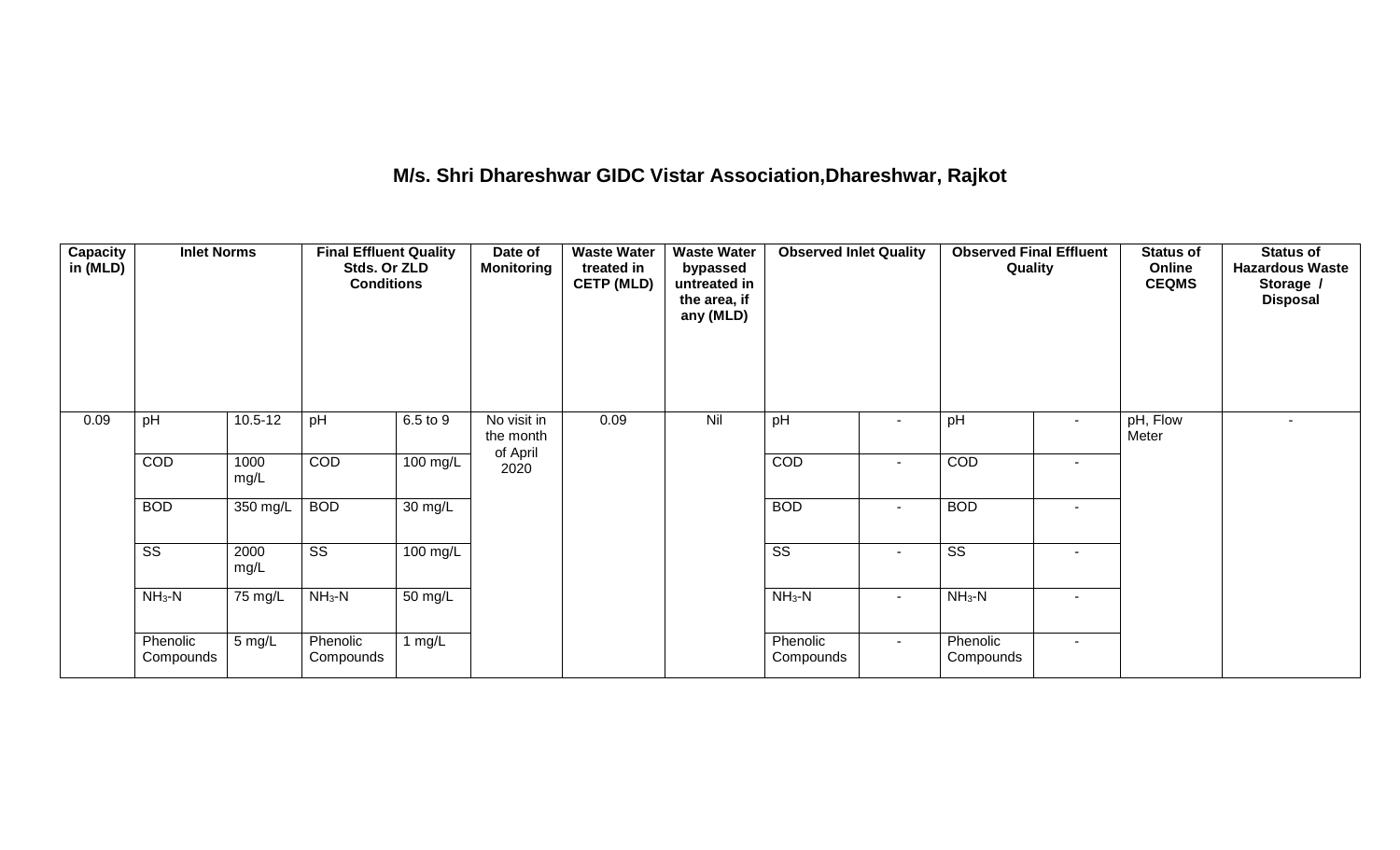## **M/s. Jay Khodiyar Enviro-Technologies Pvt. Ltd., Rajkot**

| Capacity<br>in (MLD) | <b>Inlet Norms</b><br>pH |          | <b>Final Effluent Quality</b><br>Stds. Or ZLD<br><b>Conditions</b> |                    | Date of<br>Monitoring                | <b>Waste Water</b><br>treated in<br><b>CETP (MLD)</b> | <b>Waste Water</b><br>bypassed<br>untreated in<br>the area, if<br>any (MLD) | <b>Observed Inlet Quality</b> |                | <b>Observed Final Effluent</b><br>Quality |                          | <b>Status of</b><br>Online<br><b>CEQMS</b> | <b>Status of</b><br><b>Hazardous Waste</b><br>Storage /<br><b>Disposal</b> |
|----------------------|--------------------------|----------|--------------------------------------------------------------------|--------------------|--------------------------------------|-------------------------------------------------------|-----------------------------------------------------------------------------|-------------------------------|----------------|-------------------------------------------|--------------------------|--------------------------------------------|----------------------------------------------------------------------------|
| 0.025                |                          | Up to 5  | pH                                                                 | 6.5 to 8.5         | No visit in<br>the month<br>of April | 0.013                                                 | Nil                                                                         | pH                            |                | pH                                        | $\overline{\phantom{a}}$ | ۰.                                         |                                                                            |
|                      | COD                      | 250 mg/L | COD                                                                | 100 mg/L           | 2020                                 |                                                       |                                                                             | COD                           | $\blacksquare$ | COD                                       | $\blacksquare$           |                                            |                                                                            |
|                      | <b>BOD</b>               | 100 mg/L | <b>BOD</b>                                                         | 30 mg/L            |                                      |                                                       |                                                                             | <b>BOD</b>                    | $\sim$         | <b>BOD</b>                                | $\blacksquare$           |                                            |                                                                            |
|                      | $\overline{\text{ss}}$   | 250 mg/L | $\overline{\text{ss}}$                                             | $100 \text{ mg/L}$ |                                      |                                                       |                                                                             | $\overline{\text{ss}}$        | $\sim$         | $\overline{\text{ss}}$                    | $\overline{\phantom{a}}$ |                                            |                                                                            |
|                      | $NH3-N$                  |          | $NH3-N$                                                            | 50 mg/L            |                                      |                                                       |                                                                             | $NH_3-N$                      | $\blacksquare$ | $NH3-N$                                   | $\overline{\phantom{a}}$ |                                            |                                                                            |
|                      | Phenolic<br>Compounds    |          | Phenolic<br>Compounds                                              | 1 mg/L             |                                      |                                                       |                                                                             | Phenolic<br>Compounds         | $\sim$         | Phenolic<br>Compounds                     | $\sim$                   |                                            |                                                                            |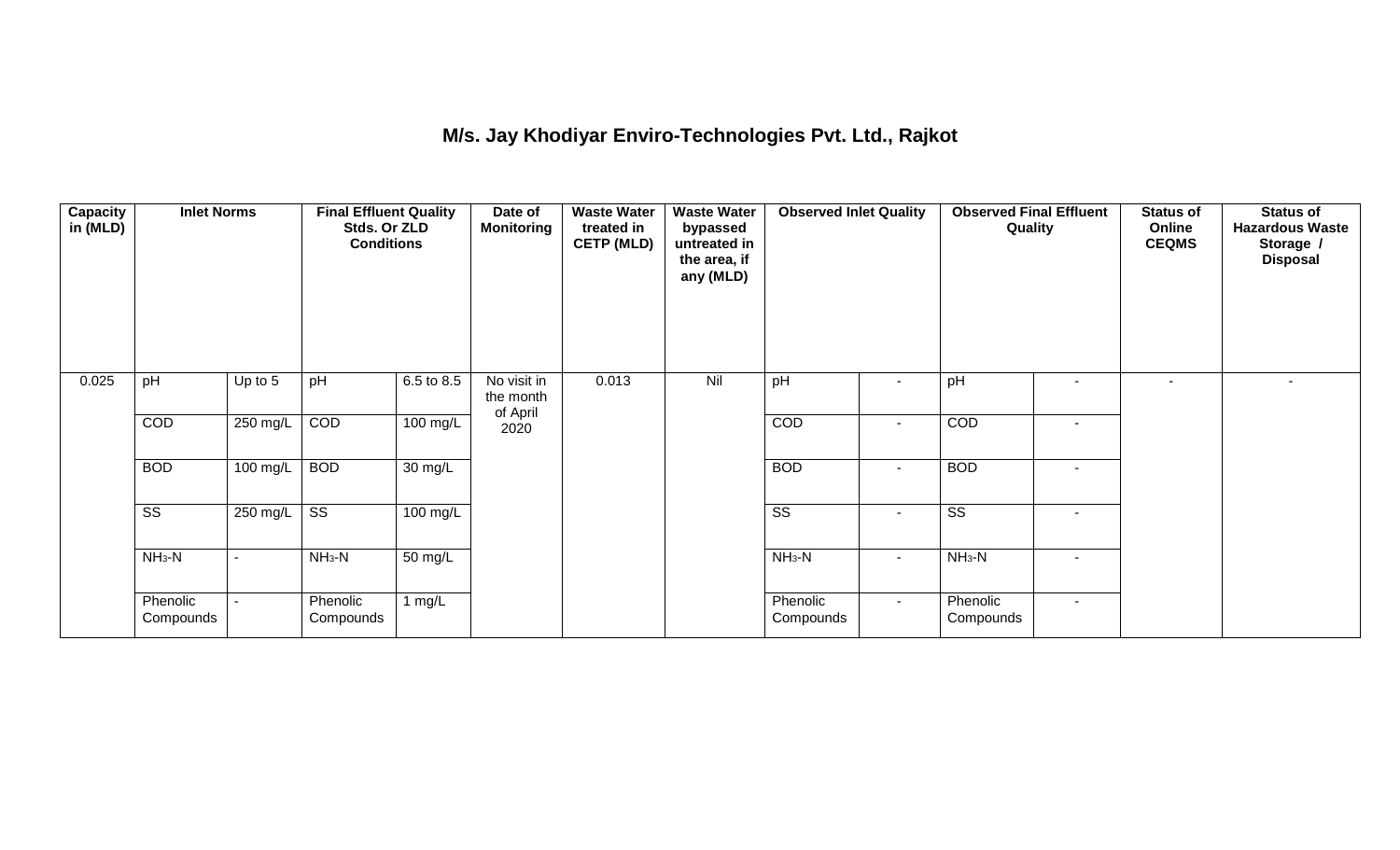### **M/s. Kalol GIDC Industries Association, Kadi, Gandhinagar**

| <b>Capacity</b><br>in (MLD) | <b>Inlet Norms</b><br>pH<br>6.5 to 8.5 |              | <b>Final Effluent Quality</b><br>Stds. Or ZLD<br><b>Conditions</b> |            | Date of<br><b>Monitoring</b>   | <b>Waste Water</b><br>treated in<br><b>CETP (MLD)</b> | <b>Waste Water</b><br>bypassed<br>untreated in<br>the area, if<br>any (MLD) | <b>Observed Inlet Quality</b> |                          | <b>Observed Final Effluent</b><br>Quality |                | <b>Status of</b><br>Online<br><b>CEQMS</b> | <b>Status of</b><br><b>Hazardous Waste</b><br>Storage /<br><b>Disposal</b> |
|-----------------------------|----------------------------------------|--------------|--------------------------------------------------------------------|------------|--------------------------------|-------------------------------------------------------|-----------------------------------------------------------------------------|-------------------------------|--------------------------|-------------------------------------------|----------------|--------------------------------------------|----------------------------------------------------------------------------|
| 0.35                        |                                        |              | pH                                                                 | 6.5 to 8.5 | No<br>sampling in<br>the month | 0.35                                                  | Nil                                                                         | pH                            |                          | pH                                        | $\blacksquare$ |                                            | Storage $-42$ MT                                                           |
|                             | COD                                    | 2000<br>mg/L | COD                                                                | 250 mg/L   | of April<br>2020               |                                                       |                                                                             | COD                           | $\overline{\phantom{a}}$ | COD                                       | $\blacksquare$ |                                            |                                                                            |
|                             | <b>BOD</b>                             | 700 mg/L     | <b>BOD</b>                                                         | 100 mg/L   |                                |                                                       |                                                                             | <b>BOD</b>                    | $\blacksquare$           | <b>BOD</b>                                | $\blacksquare$ |                                            |                                                                            |
|                             | $\overline{\text{ss}}$                 |              | $\overline{\text{ss}}$                                             | 100 mg/L   |                                |                                                       |                                                                             | $\overline{\text{ss}}$        | $\sim$                   | $\overline{\text{ss}}$                    | $\blacksquare$ |                                            |                                                                            |
|                             | $NH_3-N$                               | 50 mg/L      | $NH3-N$<br>50 mg/L                                                 |            |                                |                                                       | $NH_3-N$                                                                    | $\blacksquare$                | $NH_3-N$                 | $\overline{\phantom{a}}$                  |                |                                            |                                                                            |
|                             | Phenolic<br>Compounds                  |              | Phenolic<br>Compounds                                              | 1 mg/L     |                                |                                                       |                                                                             | Phenolic<br>Compounds         | $\sim$                   | Phenolic<br>Compounds                     | $\sim$         |                                            |                                                                            |